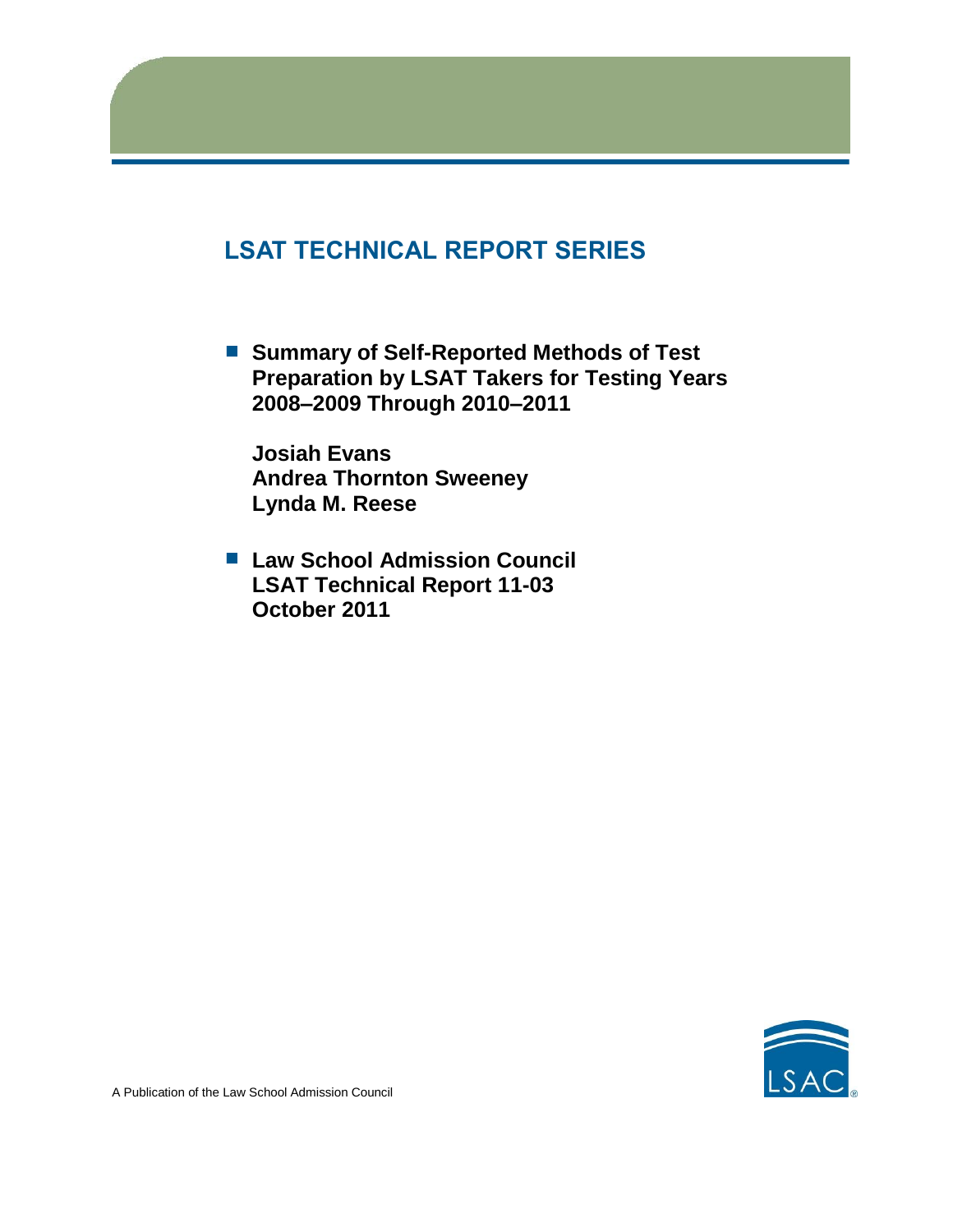The Law School Admission Council (LSAC) is a nonprofit corporation that provides unique, state-of-theart admission products and services to ease the admission process for law schools and their applicants worldwide. More than 200 law schools in the United States, Canada, and Australia are members of the Council and benefit from LSAC's services.

© 2011 by Law School Admission Council, Inc.

LSAT, *The Official LSAT PrepTest*, *The Official LSAT SuperPrep*, *ItemWise*, and LSAC are registered marks of the Law School Admission Council, Inc. Law School Forums, Credential Assembly Service, CAS, LLM Credential Assembly Service, and LLM CAS are service marks of the Law School Admission Council, Inc. *10 Actual, Official LSAT PrepTests*; *10 More Actual, Official LSAT PrepTests*; *The Next 10 Actual, Official LSAT PrepTests*; *10 New Actual, Official LSAT PrepTests with Comparative Reading;* The New Whole Law School Package; *ABA-LSAC Official Guide to ABA-Approved Law Schools*; Whole Test Prep Packages; The Official LSAT Handbook; ACES<sup>2</sup>; ADMIT-LLM; FlexApp; Candidate Referral Service; DiscoverLaw.org; Law School Admission Test; and Law School Admission Council are trademarks of the Law School Admission Council, Inc.

All rights reserved. No part of this work, including information, data, or other portions of the work published in electronic form, may be reproduced or transmitted in any form or by any means, electronic or mechanical, including photocopying and recording, or by any information storage and retrieval system without permission of the publisher. For information, write: Communications, Law School Admission Council, 662 Penn Street, PO Box 40, Newtown PA, 18940-0040.

LSAC fees, policies, and procedures relating to, but not limited to, test registration, test administration, test score reporting, misconduct and irregularities, Credential Assembly Service (CAS), and other matters may change without notice at any time. Up-to-date LSAC policies and procedures are available at LSAC.org.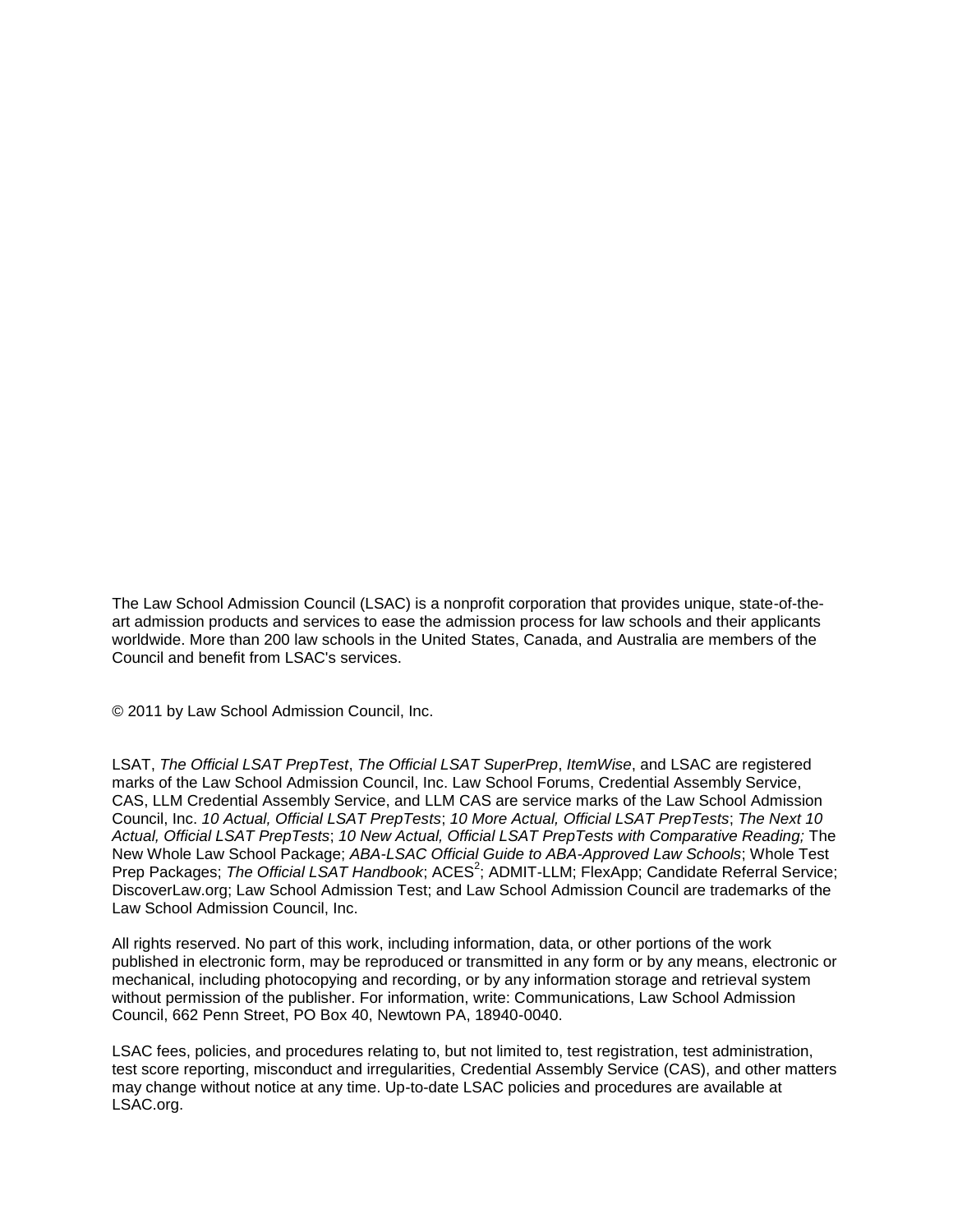## **Table of Contents**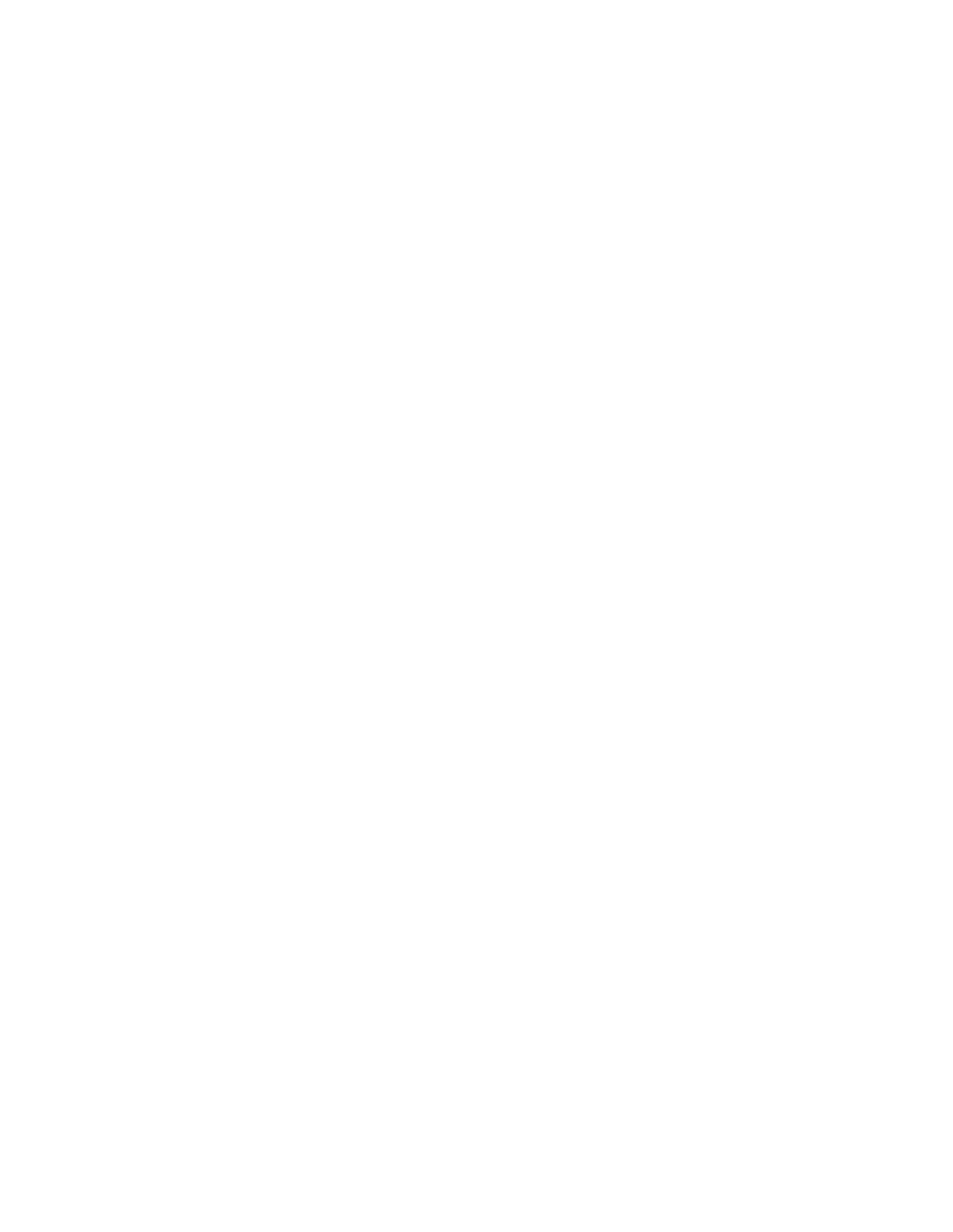## **Executive Summary**

This investigation of Law School Admission Test (LSAT) preparation patterns for the 2008**–**2009, 2009**–**2010, and 2010**–**2011 testing years represents a replication of earlier studies. As with the earlier studies, all analyses in this report are descriptive in nature, and no attempt is made to evaluate the effectiveness of the various test-preparation methods.

In this study, five types of analyses were performed. First, analyses comparing the response rate for each testing year were conducted to determine whether there were appreciable differences in response rates across these years, and to assess the extent to which response rates in this study differed from those reported in earlier studies. Second, analyses designed to compare respondents and nonrespondents in terms of mean age and mean LSAT score were conducted to determine the extent to which the respondents were typical of the entire testing population. Third, an evaluation of the utilization rates for the different methods of test preparation was carried out to assess the frequency of use of the different methods. Fourth, the extent to which test takers used multiple test-preparation methods was evaluated. Finally, users and nonusers were compared for each method in terms of mean LSAT score and mean age to evaluate the extent to which users of a particular method are different from nonusers.

Overall, the patterns of results for respondents and nonrespondents were consistent across testing years. In general, the mean LSAT score was higher for respondents than for nonrespondents, and the mean age was slightly higher for nonrespondents than for respondents. This relationship was similar to patterns reported in earlier studies. These results indicate that the respondents differed systematically from the nonrespondents, and caution should therefore be exercised in generalizing any of the findings of this study to the nonrespondents. However, the response rates for all of the testing years were so high that this represents only a very minor limitation in the interpretation of the results.

The patterns of usage for the various methods of test preparation varied slightly across testing years. Of the nine methods listed, self-study was the most popular method for all 3 testing years studied, and using a book not published by the Law School Admission Council (LSAC) was a close second. Commercial test-preparation schools and official LSAC test-preparation materials were also heavily used across testing years.

On average, respondents used two to three methods to prepare for the LSAT. For the 3 testing years covered by this report, more than 43% of the respondents for each testing year reported using one testing method; 8–23% of the respondents reported using two, three, or four methods.

The most significant finding in the analysis of users versus nonusers of each method was that LSAT scores were higher for respondents indicating the use of (1) the free sample LSAT in the *LSAT and LSDAS Information Book* or available on LSAC's website; (2) official LSAT *PrepTests, ItemWise,* and/or other LSAC test-preparation products; (3) LSAT preparation books or software *not* published by LSAC; (4) a commercial test-preparation or coaching course; and (5) self-study methods. LSAT score means were lower for respondents reporting the use of (1) sample questions in the *Information Book* and on LSAC's website, (2) undergraduate institution test-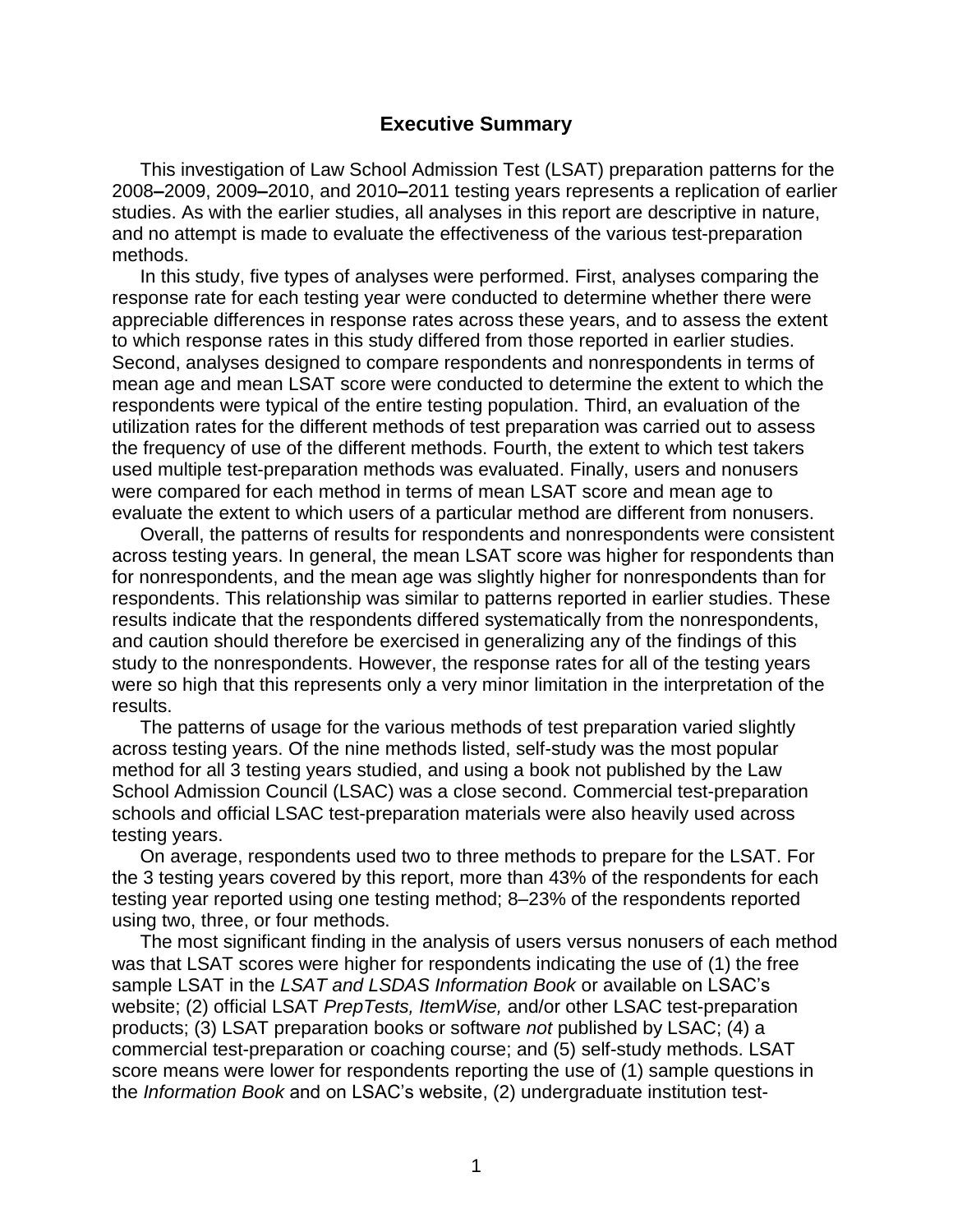preparation courses, (3) other preparation, and (4) no preparation. This study reached the following conclusions:

- Overall response rates were consistent across the 3 testing years.
- Female test takers were slightly more likely to respond than were male test takers.
- Members of the Native American and Caucasian racial/ethnic subgroups had consistent response rates of 90% or higher for the 2009**–**2010 and 2010–2011 testing years. Members of these same two subgroups also had the highest response rate for 2008**–**2009, although rates were slightly lower for this year than for the 2 later testing years. Those not indicating their race/ethnicity were least likely to respond to the question regarding methods of test preparation.
- Those who are not fluent in English were less likely to respond than were those who are fluent in English.
- Respondents tended to be, on average, approximately 6–9 months younger than nonrespondents and tended to score 1–2 points higher on the LSAT than did nonrespondents.
- Self-study was the most popular method across the testing years studied, and non-LSAC books were the second most popular preparation method.
- The *Information Book,* LSAC's website, and official LSAC test-preparation materials continue to be popular methods, especially among certain subgroups of the test-taking population.
- Relatively few test takers reported using undergraduate test-preparation courses or other preparation.
- Female test takers reported using more methods of preparation than did male test takers.
- Puerto Rican test takers and test takers not fluent in English tended to use fewer methods of test preparation than did other subgroups.
- For the last 2 testing years, respondents indicating multiple race/ethnicities reported using a high number of methods. Members of the African American and Caucasian subgroups also consistently reported using a high number of testpreparation methods across the 3 testing years.
- Users of the sample questions in the *Information Book* or on LSAC's website, undergraduate institution test-preparation courses, other preparation, or no preparation tended to have lower scores than nonusers of these methods.
- Users of the sample test in the *Information Book* or on LSAC's website, materials published by LSAC, commercial schools, self-study, and non-LSAC books tended to have higher scores than did nonusers of these methods.
- Users of the *Information Book* or the sample questions and sample test on LSAC's website, official LSAC materials, other preparation, or no preparation tended to be older than nonusers of these methods, whereas users of commercial schools, undergraduate institution test-preparation courses, non-LSAC books, and self-study tended to be younger than nonusers. The smallest age differences were observed between respondents using non-LSAC books and self-study.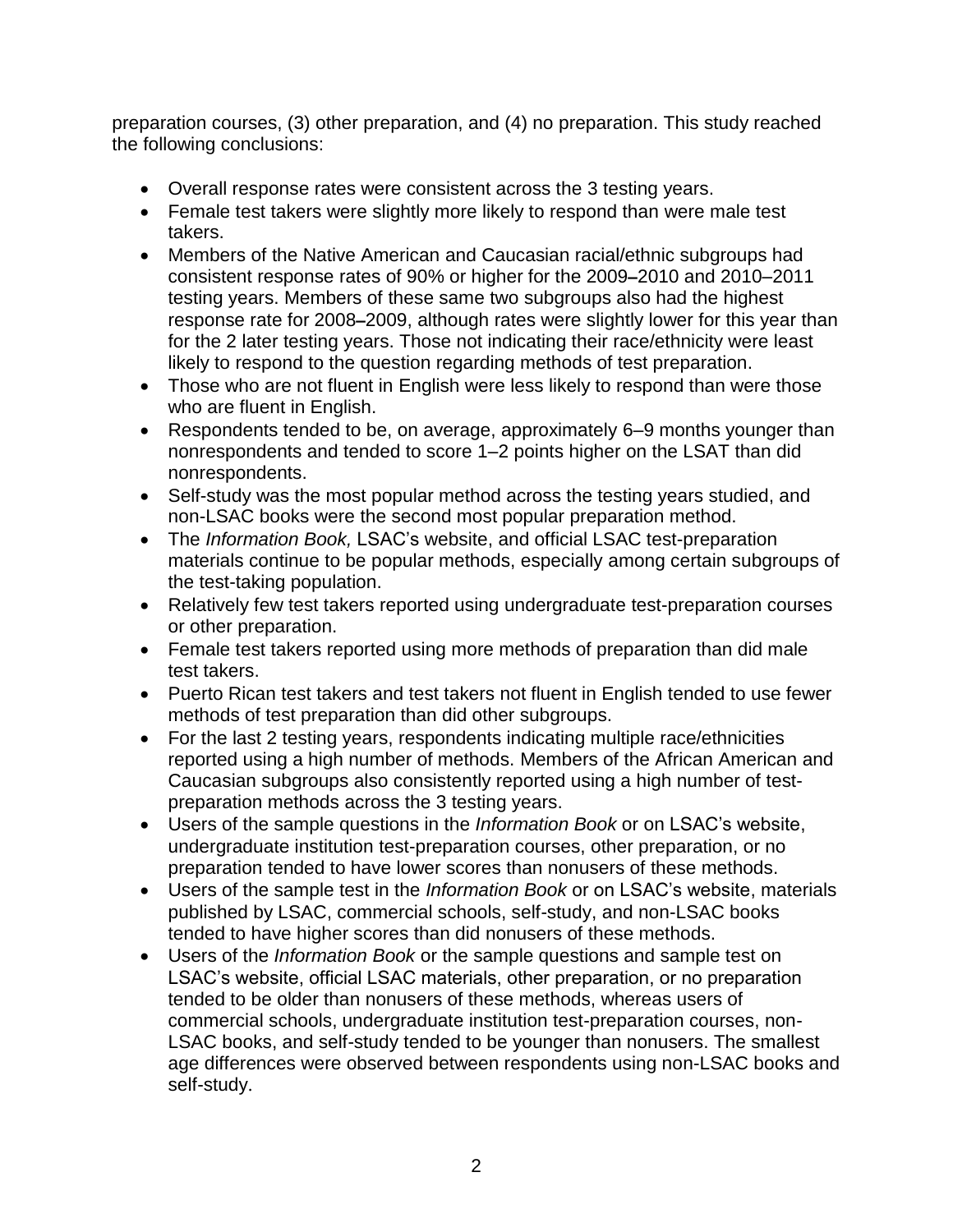#### **Introduction**

This study summarizes self-reported test-preparation methods for Law School Admission Test (LSAT) takers for the 2008–2009, 2009–2010, and 2010–2011 testing years. From a list of nine possible preparation methods, test takers were asked to select the test-preparation method(s) they had used to help them prepare for the test. Six earlier reports summarized test-preparation methods for the June and September 1989 administrations (Wightman, 1990), the 1990–1991 testing year (McKinley, 1993), the 1991–1992 through 1996–1997 testing years (Thornton, Reese, & Pashley, 1998), the 1997–1998 through 1999–2000 testing years (Thornton & Reese, 2000), the 2000–2001 through 2002–2003 testing years (Thornton, Suto, & Reese, 2003), the 2003–2004 through 2004–2005 testing years (Thornton, Suto, & Reese, 2005), and the 2005–2006 through 2007–2008 testing years (Evans, Thornton, & Reese, 2008). The results observed in the current study will be compared to those reported in these earlier studies.

As with the earlier studies, all analyses reported here are descriptive summary statistics. No attempt has been made to provide information on the effectiveness of using the various methods of test preparation.

## **Methods**

#### **Data Collection**

For this study, data were analyzed for 3 consecutive LSAT testing years beginning with the 2008–2009 academic testing year. Each testing year begins with the June administration and ends with the February administration. For example, the 2008–2009 testing year includes the June 2008, October 2008, December 2008, and February 2009 administrations. With the exception of the June administration, each of the administrations consists of a Saturday testing day and an alternate testing day for Saturday Sabbath observers. In this report, those who tested at the Saturday and the Saturday Sabbath observer administrations were combined and treated as a single group.

Test takers were asked to voluntarily report information on their LSAT answer sheets about how they prepared for the LSAT. The survey instructions clearly state that test-taker participation is voluntary and that all data will be used for summary research purposes only.

Note that the first two answer-sheet response choices on the survey were updated beginning with the 2010–2011 testing year, when the free sample questions and free sample LSAT became available on the website of the Law School Admission Council (LSAC). Within the survey, the following nine methods of test preparation were available for selection: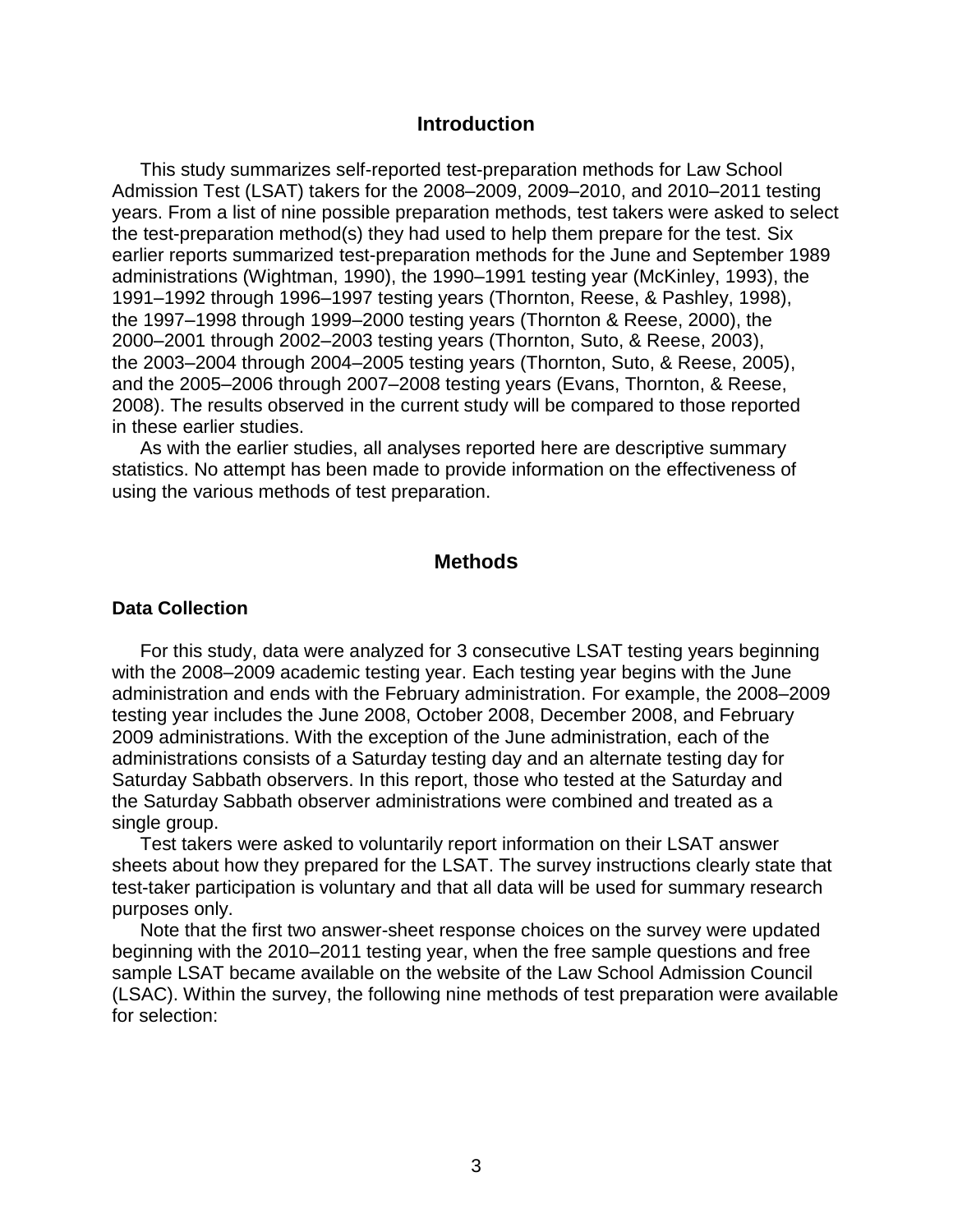- (1) Studying the sample questions in the *LSAT and LSDAS Information Book* (referred to throughout this paper as the *Information Book;* June 2008–February 2010 testing years); or (2) studying the free sample questions available on LSAC's website (June 2010–February 2011 testing year).
- (1) Taking the free sample LSAT in the *Information Book* (June 2008–February 2010 testing years); or (2) taking the free sample LSAT available on LSAC's website (June 2010–February 2011 testing year).
- Working through official LSAT *PrepTests, ItemWise*, and/or other LSAC testpreparation products.
- Using LSAT preparation books or software *not* published by LSAC.
- Attending a commercial test-preparation or coaching course.
- Attending a test-preparation or coaching course offered through an undergraduate institution.
- Self-study.
- Other preparation.
- No preparation.

Test takers who did not check a method were assumed not to have used that method. Test takers who checked one or more methods in addition to indicating that they used no preparation methods were assumed to have used the other marked methods, and their selection of the last method was ignored. Test takers who did not select any of the nine methods listed were considered to be nonrespondents.

Test takers were also asked to provide information on their racial/ethnic background, gender, age, and language proficiency. Note that LSAC revised its method of race/ethnicity data collection beginning with the 2009–2010 testing year. The categories from which test takers may choose to describe themselves were updated. In addition, the category "Other" was dropped starting with this testing year. Test takers were also permitted to choose more than one race/ethnicity category, resulting in the category "Multiple Ethnicities." Those who chose not to respond to the optional demographic questions are included in the respective "No Response" subgroups.

## **Analyses**

Five different types of analyses were performed. The first type of analysis was carried out to determine the response rate for each testing year. The goal of these analyses was to identify any significant differences in response rates across testing years and to assess the extent to which response rates in this study differ from those reported in earlier studies.

The second type of analysis consisted of comparisons of respondents and nonrespondents on two variables of interest. These analyses determined the extent to which the respondents were typical of the entire testing population. These analyses included: (1) analysis of subgroup representation in the respondent group, as reflected in subgroup response rates; and (2) computation of mean LSAT score and mean age for respondents and nonrespondents within gender, racial/ethnic, and language subgroups and for the total group. All analyses are repeated for each testing year.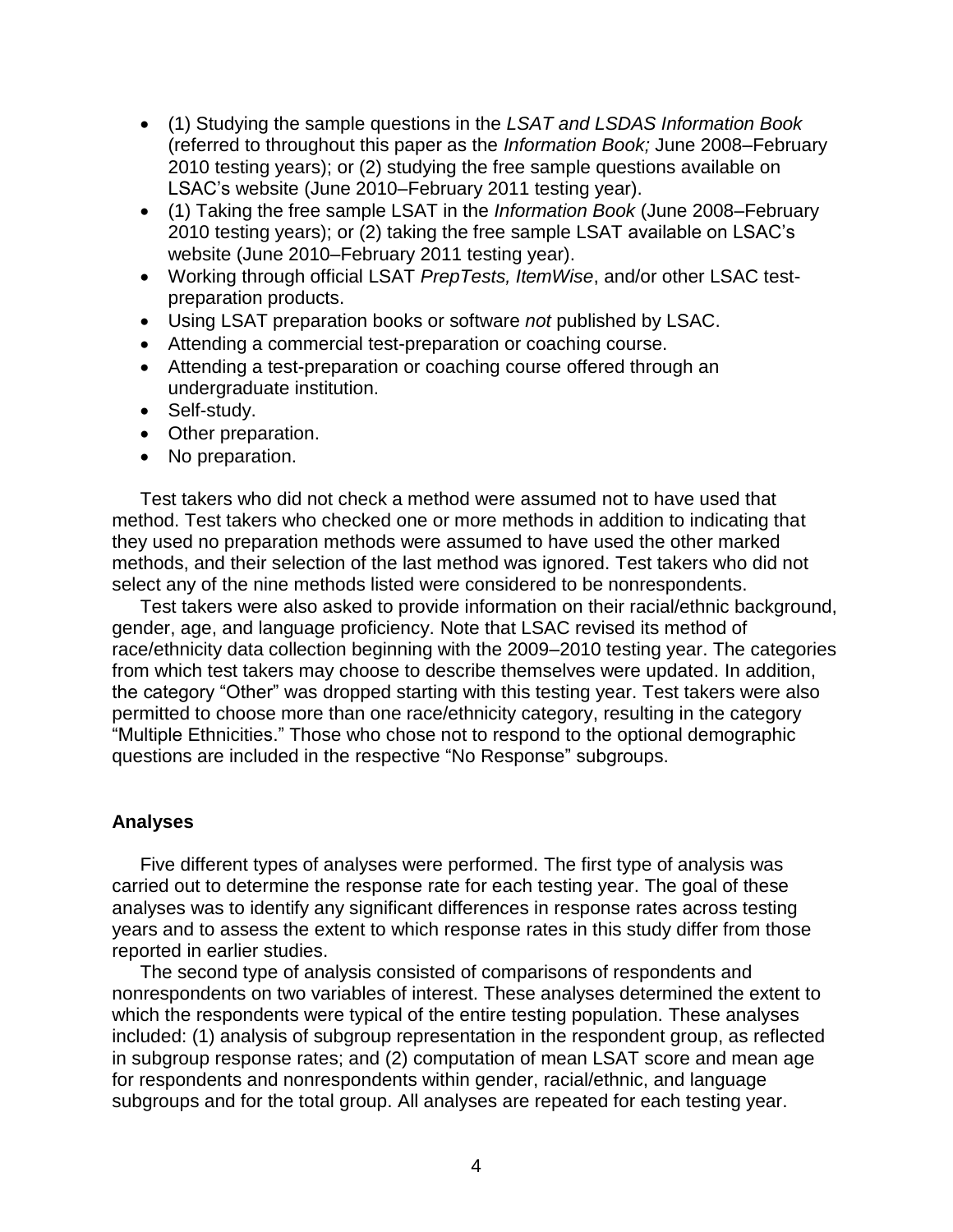The third type of analysis evaluated the utilization rates for the various methods of test preparation. Results are reported by racial/ethnic, gender, and language subgroups, and separately for each testing year.

The fourth type of analysis evaluated the extent to which test takers used multiple test-preparation methods. The percentage of test takers using each possible number of methods used was computed. The results are again reported by racial/ethnic, gender, and language subgroups, and separately for each testing year.

The fifth and final type of analysis compared users and nonusers of each method in terms of mean LSAT score and mean age. These analyses evaluated the extent to which users of a particular method are different from nonusers. Results are reported separately for each testing year.

## **Results**

#### **Response Rates**

Table 1 summarizes the response rates for the test-preparation questions and shows that response rates were consistent across the 3 testing years. The average response rate calculated for this study (88.09%) was higher than the rates reported in the Wightman (1990 [74.8%]) and McKinley (1993 [86.07%]) studies and slightly lower than those reported in the Thornton et al. (1998 [90.97%]), Thornton & Reese (2000 [90.08%]), Thornton et al. (2003 [90.64%], 2005 [91.19%]), and Evans et al. (2008 [89.26%]) studies.

#### TABLE 1

| Response rates for the test-preparation questions |
|---------------------------------------------------|
|---------------------------------------------------|

| <b>Testing Year</b> | Total <i>N</i> | Received<br>Questions | Respondents | <b>Nonrespondents</b> | Response<br>Rate |
|---------------------|----------------|-----------------------|-------------|-----------------------|------------------|
| 2008-2009           | 151,283        | 73.191                | 64.050      | 9.141                 | 87.51%           |
| 2009–2010           | 171.236        | 81.369                | 71.645      | 9.724                 | 88.05%           |
| 2010-2011           | 154,923        | 74.470                | 66,053      | 8.417                 | 88.70%           |

#### **Respondents Versus Nonrespondents**

Tables 2–4 summarize the results of the comparison of respondents and nonrespondents for the 2008–2009, 2009–2010, and 2010–2011 testing years. These tables show, for each subgroup, the number and percentage of respondents and nonrespondents along with their mean LSAT and mean age. Also shown are the differences in means between the two groups (respondents minus nonrespondents) for both LSAT score and test-taker age.

Looking specifically at the different gender subgroups, female test takers tended to have a higher response rate than male test takers, with approximately 89% of female test takers responding for the 2008–2009 and 2009–2010 testing years and approximately 90% of female test takers responding in 2010–2011. Conversely, those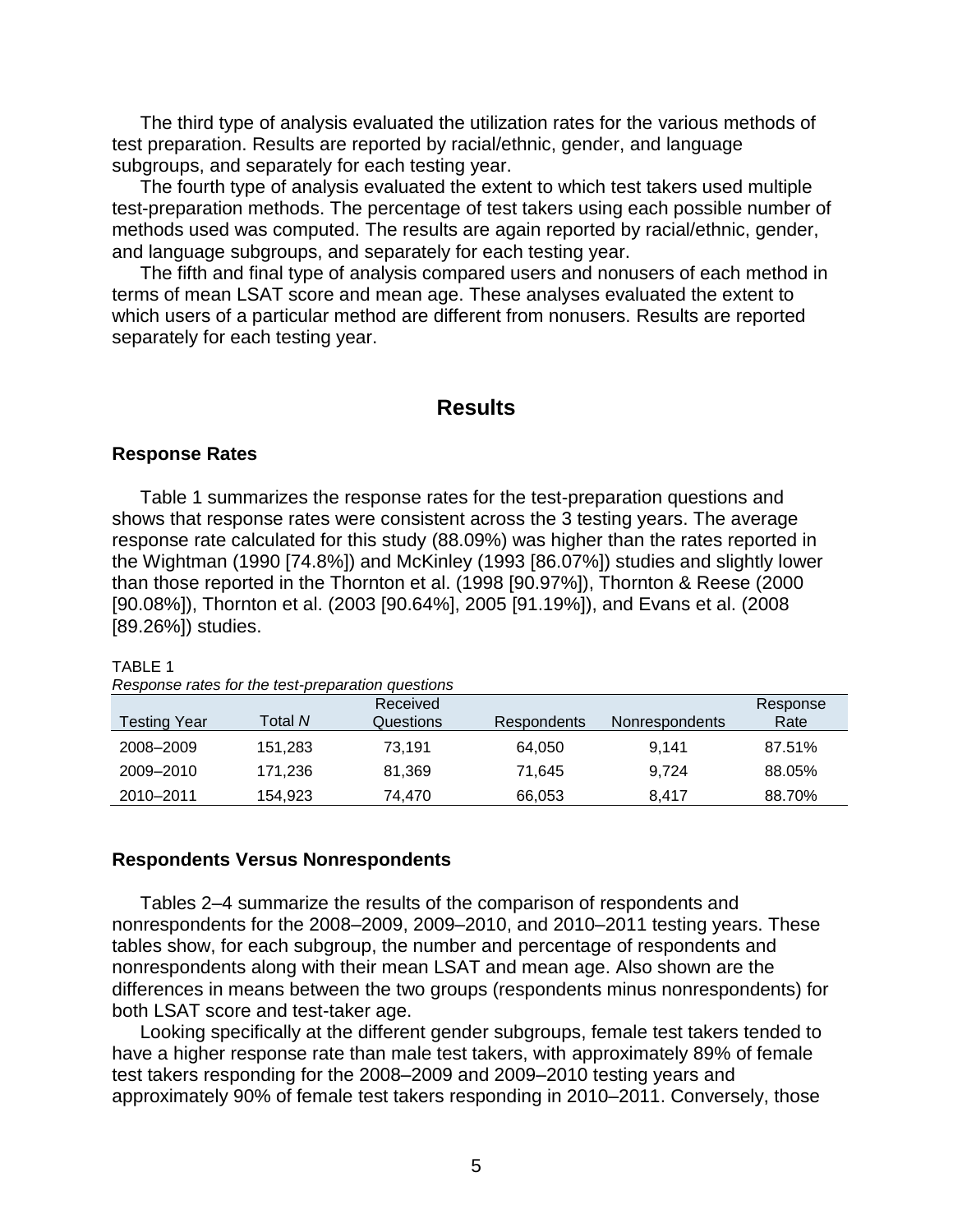who did not indicate their gender had very low response rates across the testing years. This low response rate may be attributed to the very small sample sizes for this group, particularly for the 2008–2009 testing year. Among the racial/ethnic subgroups, the Caucasian subgroup had the highest response rate for the 2008–2009 (88.94%) and 2010–2011 (90.23%) testing years and displayed the second highest response rate (89.60%) for the 2009–2010 testing year. For 2009–2010, the Native American subgroup had the highest response rate (90.57%). Other subgroups with consistently high response rates were those test takers indicating English as their dominant language (88–90%) and test takers reporting fluency in English (88–90%). For test takers who indicated their race/ethnicity, the Puerto Rican subgroup was least likely to respond to the test-preparation question (79–83%).

Tables 2–4 show, for each testing year, the LSAT mean scores for each test-taker subgroup, along with the mean differences between respondent and nonrespondent LSAT scores. The difference in mean LSAT scores for the total group was 1.60 points for 2008–2009, 1.45 points for 2009–2010, and 1.48 points for 2010–2011. For most subgroups, the mean LSAT score was higher for respondents than for nonrespondents. Across the 3 testing years, there was one exception in which the mean LSAT score for nonrespondents was consistently higher than for the respondents: This result was found for those not responding to the English fluency question. In 2008–2009 and 2009–2010, mean LSAT score differences between respondents and nonrespondents were larger for the Puerto Rican subgroup than for other subgroups. For 2010–2011, the largest subgroup difference was found in the Canadian Aboriginal subgroup. However, the sample sizes for this racial/ethnic subgroup were small, with only 12 nonrespondents in 2010–2011. The mean LSAT difference between respondents and nonrespondents for those reporting they were not fluent in English was large at 5.50 points for 2008–2009, 4.68 points for 2009–2010, and 4.31 for 2010–2011. Similarly, large differences were found between respondents and nonrespondents indicating a dominant language other than English for 2008–2009 (4.13) and 2009–2010 (3.18), but for 2010–2011, the mean LSAT difference was not as large (1.94). Respondents who reported that they were fluent in English had high response rates and responded more often than did respondents who stated that they were not fluent in English. In 2008–2009, 88.34% of those fluent in English responded, while those stating they were not fluent in English responded at a rate of 73.42%. Similarly, test takers indicating English fluency responded at a rate of 88.97% in 2009–2010 and 89.61% in 2010–2011. Those indicating they were not fluent in English responded at a rate of 78.83% in 2009–2010 and 80.05% in 2010–2011.

Finally, the subgroup mean ages and the differences between the mean ages for respondents and nonrespondents are shown in Tables 2–4 for each testing year. The difference in mean age for the total group was 0.70 years for 2008–2009, 0.54 years for 2009–2010, and 0.71 years for 2010–2011. Thus, nonrespondents were older than respondents for all 3 testing years.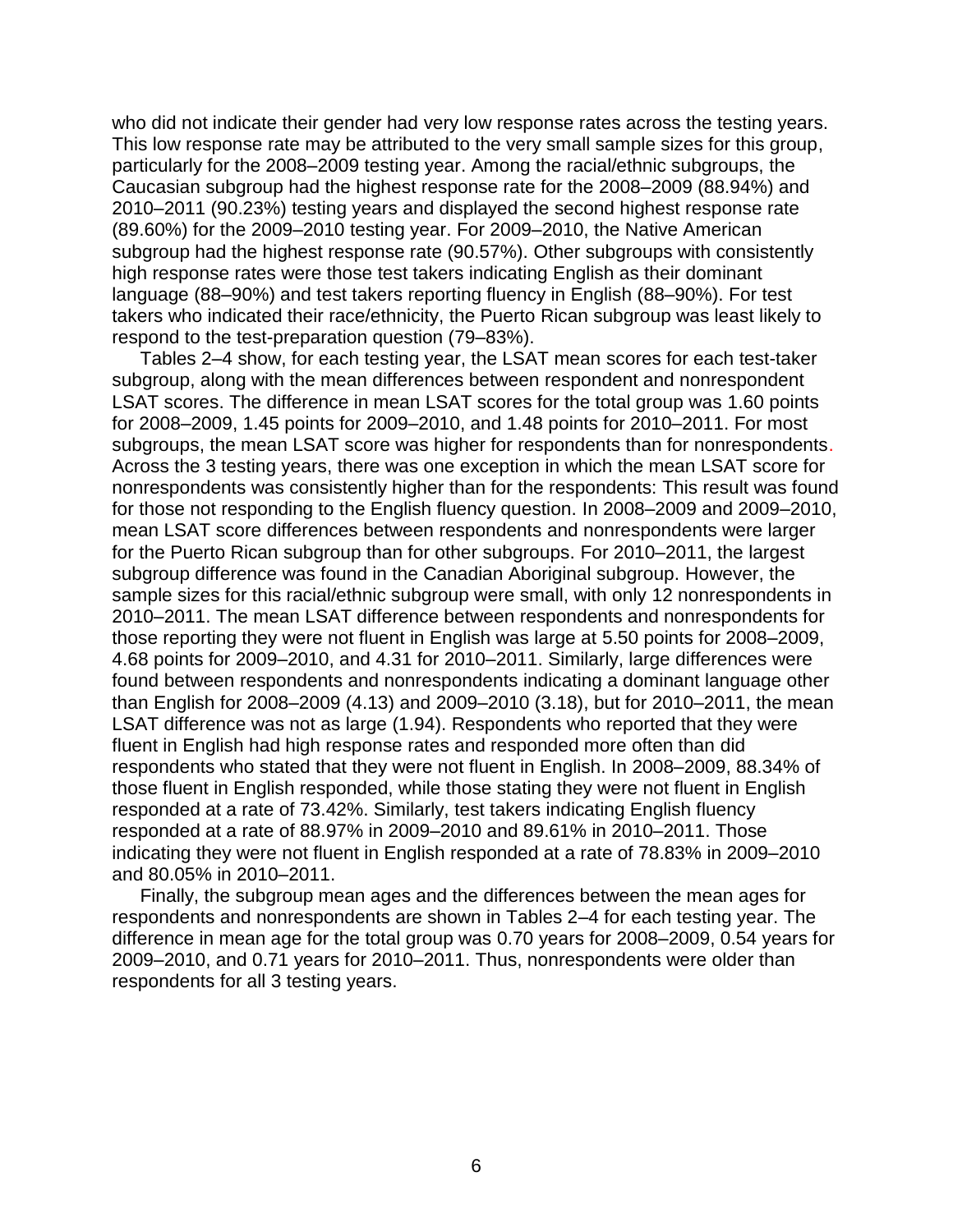|                     |            |       | Respondents (R) |       | Nonrespondents (NR) |       |             |       | Differences $(R - NR)$ |         |
|---------------------|------------|-------|-----------------|-------|---------------------|-------|-------------|-------|------------------------|---------|
| Subgroup            | ${\cal N}$ | %     | <b>LSAT</b>     | Age   | ${\cal N}$          | %     | <b>LSAT</b> | Age   | <b>LSAT</b>            | Age     |
| Gender              |            |       |                 |       |                     |       |             |       |                        |         |
| Female              | 32,136     | 89.10 | 150.01          | 24.97 | 3,931               | 10.90 | 148.29      | 25.76 | 1.72                   | $-0.79$ |
| Male                | 31,895     | 85.99 | 152.20          | 25.42 | 5,197               | 14.01 | 150.42      | 25.99 | 1.78                   | $-0.57$ |
| No Response         | 19         | 59.38 | 160.05          | 24.21 | 13                  | 40.63 | 156.62      | 26.00 | 3.43                   | $-1.79$ |
| Race/Ethnicity      |            |       |                 |       |                     |       |             |       |                        |         |
| African American    | 6,844      | 85.74 | 142.58          | 27.25 | 1,138               | 14.26 | 141.49      | 28.57 | 1.09                   | $-1.32$ |
| Asian               | 5,685      | 85.18 | 152.41          | 24.79 | 989                 | 14.82 | 152.14      | 25.41 | 0.27                   | $-0.62$ |
| Canadian Aboriginal | 96         | 80.67 | 147.31          | 27.73 | 23                  | 19.33 | 145.74      | 27.57 | 1.57                   | 0.16    |
| Caucasian           | 41,794     | 88.94 | 153.06          | 24.87 | 5,195               | 11.06 | 151.91      | 25.30 | 1.15                   | $-0.43$ |
| Hispanic/Latino     | 4,542      | 87.62 | 147.29          | 25.32 | 642                 | 12.38 | 145.95      | 26.15 | 1.34                   | $-0.83$ |
| Native American     | 426        | 87.84 | 148.27          | 28.32 | 59                  | 12.16 | 147.80      | 29.37 | 0.47                   | $-1.05$ |
| Puerto Rican        | 1,068      | 78.53 | 139.60          | 26.98 | 292                 | 21.47 | 134.73      | 27.71 | 4.87                   | $-0.73$ |
| Other               | 3,286      | 83.55 | 150.80          | 24.68 | 647                 | 16.45 | 149.63      | 25.31 | 1.17                   | $-0.63$ |
| No Response         | 309        | 66.45 | 156.05          | 23.64 | 156                 | 33.55 | 154.44      | 25.54 | 1.61                   | $-1.90$ |
| Dominant Language   |            |       |                 |       |                     |       |             |       |                        |         |
| English             | 59,418     | 88.54 | 151.39          | 25.12 | 7,688               | 11.46 | 149.88      | 25.76 | 1.51                   | $-0.64$ |
| Other               | 3,368      | 82.59 | 145.46          | 26.69 | 710                 | 17.41 | 141.33      | 27.76 | 4.13                   | $-1.07$ |
| No Response         | 1,264      | 62.98 | 152.96          | 24.69 | 743                 | 37.02 | 153.54      | 25.44 | $-0.58$                | $-0.75$ |
| Fluent in English   |            |       |                 |       |                     |       |             |       |                        |         |
| Yes                 | 61,406     | 88.34 | 151.15          | 25.19 | 8,103               | 11.66 | 149.41      | 25.83 | 1.74                   | $-0.64$ |
| No                  | 290        | 73.42 | 138.34          | 29.39 | 105                 | 26.58 | 132.84      | 29.30 | 5.50                   | 0.09    |
| No Response         | 2,354      | 71.62 | 151.49          | 24.74 | 933                 | 28.38 | 152.23      | 26.03 | $-0.74$                | $-1.29$ |
| Total               | 64,050     | 87.51 | 151.11          | 25.19 | 9,141               | 12.49 | 149.51      | 25.89 | 1.60                   | $-0.70$ |

TABLE 2 *Comparison of respondents and nonrespondents: Academic year 2008*–*2009*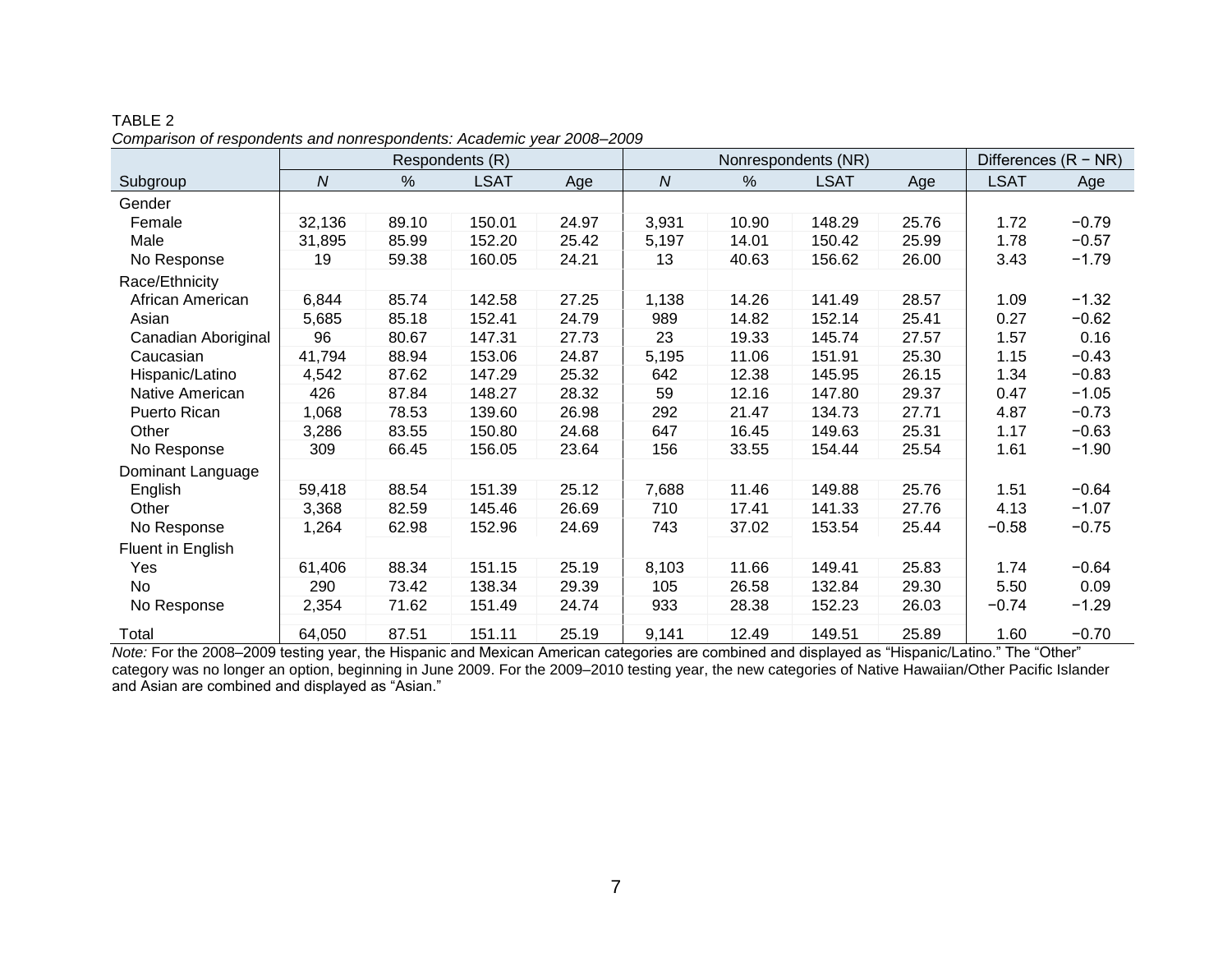|                     |                  |       | Respondents (R) |       |            | Nonrespondents (NR) |             |       | Differences $(R - NR)$ |         |
|---------------------|------------------|-------|-----------------|-------|------------|---------------------|-------------|-------|------------------------|---------|
| Subgroup            | $\boldsymbol{N}$ | $\%$  | <b>LSAT</b>     | Age   | ${\cal N}$ | %                   | <b>LSAT</b> | Age   | <b>LSAT</b>            | Age     |
| Gender              |                  |       |                 |       |            |                     |             |       |                        |         |
| Female              | 35,684           | 89.47 | 150.01          | 25.13 | 4,201      | 10.53               | 148.24      | 25.62 | 1.77                   | $-0.49$ |
| Male                | 35,892           | 86.75 | 152.44          | 25.52 | 5,482      | 13.25               | 150.92      | 26.04 | 1.52                   | $-0.52$ |
| No Response         | 69               | 62.73 | 156.86          | 24.25 | 41         | 37.27               | 156.59      | 25.85 | 0.27                   | $-1.60$ |
| Ethnicity           |                  |       |                 |       |            |                     |             |       |                        |         |
| African American    | 7,583            | 86.52 | 142.69          | 27.49 | 1,181      | 13.48               | 141.11      | 28.91 | 1.58                   | $-1.42$ |
| Asian               | 6,948            | 85.92 | 152.48          | 24.67 | 1,139      | 14.08               | 151.47      | 25.22 | 1.01                   | $-0.55$ |
| Canadian Aboriginal | 104              | 83.87 | 147.10          | 26.68 | 20         | 16.13               | 144.80      | 28.55 | 2.30                   | $-1.87$ |
| Caucasian           | 46,157           | 89.60 | 153.08          | 25.04 | 5,356      | 10.40               | 152.17      | 25.31 | 0.91                   | $-0.27$ |
| Hispanic/Latino     | 4,987            | 87.58 | 146.88          | 25.53 | 707        | 12.42               | 145.88      | 26.00 | 1.00                   | $-0.47$ |
| Native American     | 336              | 90.57 | 147.40          | 27.47 | 35         | 9.43                | 145.74      | 28.74 | 1.66                   | $-1.27$ |
| Puerto Rican        | 1,068            | 79.58 | 139.70          | 26.76 | 274        | 20.42               | 134.50      | 27.66 | 5.20                   | $-0.90$ |
| Multiple            | 2,991            | 88.33 | 151.46          | 25.12 | 395        | 11.67               | 150.57      | 24.92 | 0.89                   | 0.20    |
| No Response         | 1,471            | 70.45 | 155.25          | 24.34 | 617        | 29.55               | 153.73      | 25.36 | 1.52                   | $-1.02$ |
| Dominant Language   |                  |       |                 |       |            |                     |             |       |                        |         |
| English             | 66,131           | 89.21 | 151.51          | 25.27 | 8,002      | 10.79               | 150.05      | 25.75 | 1.46                   | $-0.48$ |
| Other               | 3,838            | 83.31 | 145.58          | 26.74 | 769        | 16.69               | 142.40      | 27.95 | 3.18                   | $-1.21$ |
| No Response         | 1,676            | 63.75 | 153.37          | 24.39 | 953        | 36.25               | 153.55      | 25.08 | $-0.18$                | $-0.69$ |
| Fluent in English   |                  |       |                 |       |            |                     |             |       |                        |         |
| Yes                 | 68,606           | 88.97 | 151.26          | 25.33 | 8,502      | 11.03               | 149.54      | 25.94 | 1.72                   | $-0.61$ |
| No                  | 350              | 78.83 | 138.41          | 28.18 | 94         | 21.17               | 133.73      | 29.29 | 4.68                   | $-1.11$ |
| No Response         | 2,689            | 70.45 | 152.08          | 24.72 | 1,128      | 29.55               | 152.94      | 25.01 | $-0.86$                | $-0.29$ |
| Total               | 71,645           | 88.05 | 151.23          | 25.32 | 9,724      | 11.95               | 149.78      | 25.86 | 1.45                   | $-0.54$ |

TABLE 3 *Comparison of respondents and nonrespondents: Academic year 2009–2010*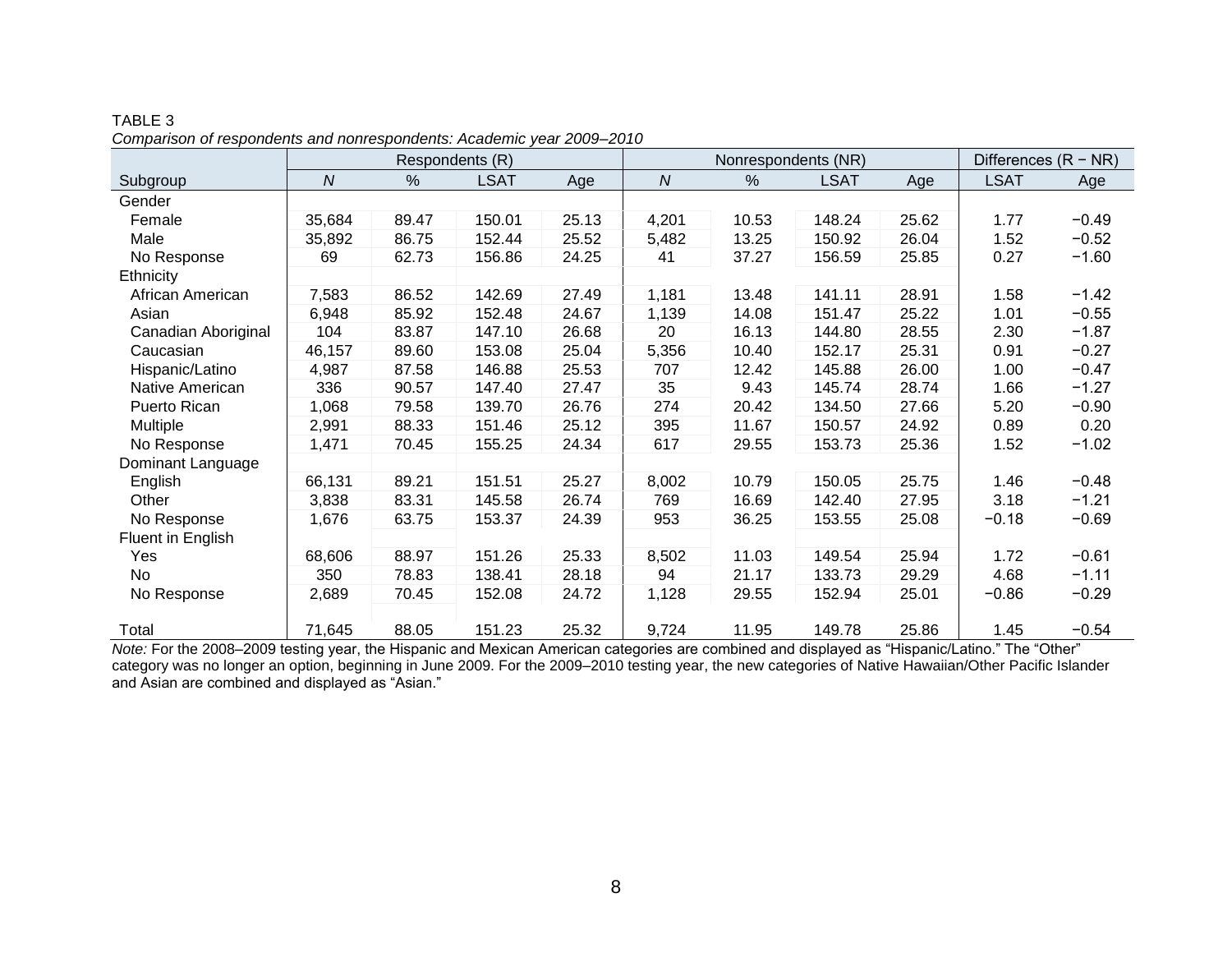|                     |              |       | Respondents (R) |       | Nonrespondents (NR) |       |             |       | Differences $(R - NR)$ |         |
|---------------------|--------------|-------|-----------------|-------|---------------------|-------|-------------|-------|------------------------|---------|
| Subgroup            | $\mathcal N$ | $\%$  | <b>LSAT</b>     | Age   | $\boldsymbol{N}$    | $\%$  | <b>LSAT</b> | Age   | <b>LSAT</b>            | Age     |
| Gender              |              |       |                 |       |                     |       |             |       |                        |         |
| Female              | 32,993       | 90.06 | 149.92          | 25.13 | 3,643               | 9.94  | 148.36      | 25.93 | 1.56                   | $-0.80$ |
| Male                | 32,987       | 87.46 | 152.27          | 25.46 | 4,730               | 12.54 | 150.56      | 26.09 | 1.71                   | $-0.63$ |
| No Response         | 73           | 62.39 | 156.79          | 24.79 | 44                  | 37.61 | 153.75      | 24.48 | 3.04                   | 0.31    |
| <b>Ethnicity</b>    |              |       |                 |       |                     |       |             |       |                        |         |
| African American    | 7,290        | 86.71 | 142.42          | 27.47 | 1,117               | 13.29 | 141.36      | 29.11 | 1.06                   | $-1.64$ |
| Asian               | 6,269        | 86.17 | 152.64          | 24.65 | 1,006               | 13.83 | 151.44      | 24.97 | 1.20                   | $-0.32$ |
| Canadian Aboriginal | 102          | 89.47 | 147.48          | 28.99 | 12                  | 10.53 | 140.58      | 35.25 | 6.90                   | $-6.26$ |
| Caucasian           | 41,734       | 90.23 | 153.07          | 24.97 | 4,521               | 9.77  | 151.92      | 25.52 | 1.15                   | $-0.55$ |
| Hispanic/Latino     | 4,483        | 88.20 | 146.96          | 25.54 | 600                 | 11.80 | 145.98      | 26.05 | 0.98                   | $-0.51$ |
| Native American     | 308          | 89.28 | 147.12          | 27.55 | 37                  | 10.72 | 146.00      | 29.57 | 1.12                   | $-2.02$ |
| Puerto Rican        | 944          | 83.39 | 139.70          | 27.12 | 188                 | 16.61 | 136.02      | 27.19 | 3.68                   | $-0.07$ |
| <b>Multiple</b>     | 3,862        | 89.13 | 150.41          | 25.02 | 471                 | 10.87 | 149.11      | 25.52 | 1.30                   | $-0.50$ |
| No Response         | 1,061        | 69.53 | 156.20          | 24.19 | 465                 | 30.47 | 154.52      | 25.06 | 1.68                   | $-0.87$ |
| Dominant Language   |              |       |                 |       |                     |       |             |       |                        |         |
| English             | 60,776       | 89.85 | 151.35          | 25.23 | 6,868               | 10.15 | 149.72      | 26.01 | 1.63                   | $-0.78$ |
| Other               | 3,642        | 84.56 | 145.91          | 26.86 | 665                 | 15.44 | 143.97      | 27.40 | 1.94                   | $-0.54$ |
| No Response         | 1,635        | 64.91 | 153.71          | 24.28 | 884                 | 35.09 | 153.16      | 25.00 | 0.55                   | $-0.72$ |
| Fluent in English   |              |       |                 |       |                     |       |             |       |                        |         |
| Yes                 | 63,115       | 89.61 | 151.12          | 25.30 | 7,317               | 10.39 | 149.40      | 26.09 | 1.72                   | $-0.79$ |
| No                  | 305          | 80.05 | 138.89          | 28.86 | 76                  | 19.95 | 134.58      | 29.01 | 4.31                   | $-0.15$ |
| No Response         | 2,633        | 72.00 | 152.09          | 24.83 | 1,024               | 28.00 | 152.40      | 25.26 | $-0.31$                | $-0.43$ |
| Total               | 66,053       | 88.70 | 151.11          | 25.30 | 8,417               | 11.30 | 149.63      | 26.01 | 1.48                   | $-0.71$ |

TABLE 4 *Comparison of respondents and nonrespondents: Academic year 2010–2011*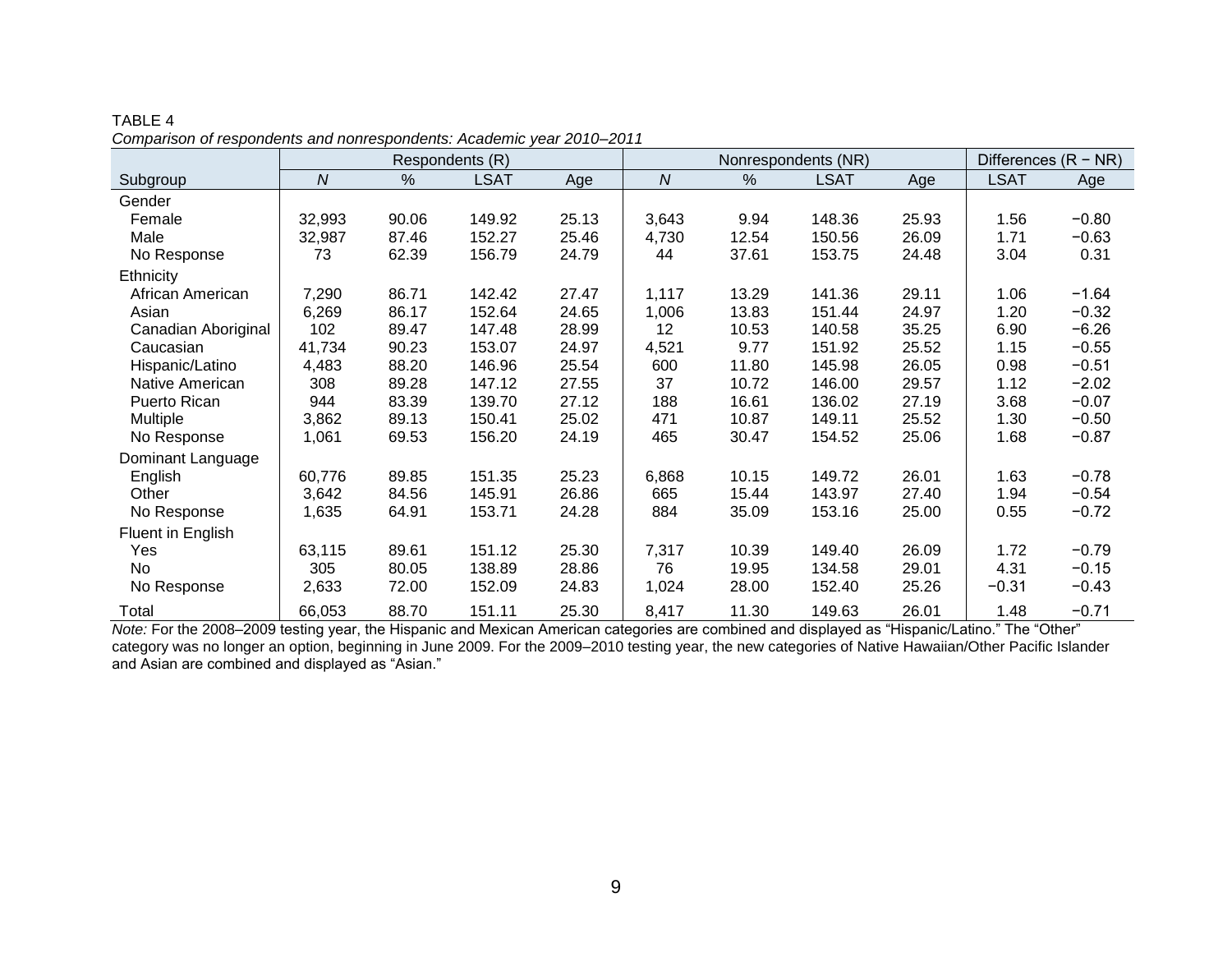#### **Methods Utilization**

Analyses were carried out to determine the extent to which the various methods of test preparation were used. This was accomplished by tallying the percentage of respondents indicating that they used a particular method. At this point, no attempt was made to identify respondents who had used only one particular method. That is, a respondent was counted among those using a method even if that respondent used other methods as well.

Tables 5–7 show, for both the total group and each subgroup, the percentage of respondents indicating their utilization of each method of test preparation. A very small percentage of the total group of respondents (2.70% for 2008–2009, 2.66% for 2009–2010, and 2.64% for 2010–2011) indicated that they used no preparation (Method 9). Of the methods listed, self-study (Method 7) was the most popular method for all 3 study years, and non-LSAC books (Method 4) was the second most popular method. Commercial test-preparation schools (Method 5) and official LSAC test-preparation materials (Method 3) were also heavily used across testing years.

Aside from no preparation (Method 9) or other preparation (Method 8), undergraduate institution test-preparation courses (Method 6) were the least used preparation method, at 6.15% for 2008–2009, 5.91% for 2009–2010, and 6.12% for 2010–2011. Between the two most used methods, self-study (Method 7) and non-LSAC books (Method 4), some interesting variation was found among the racial/ethnic subgroups. More than 52% of African Americans and more than 50% of Asian respondents reported use of self-study for all 3 testing years. This pattern also held true for those indicating multiple race/ethnicity during the last 2 testing years (>52%). Puerto Rican and Native American respondents were least likely to report the use of self-study in 2008–2009 (41.01% and 43.43%, respectively). Puerto Rican respondents were also least likely to report the use of self-study in 2009–2010 (43.35%) and 2010–2011 (44.49%). The reported use of non-LSAC books ranged from a low of 33.05% for Puerto Rican respondents to a high of 46.89% for Caucasian respondents in 2008–2009. In the 2009–2010 and 2010–2011 testing years, the use of non-LSAC books was reported least often by Puerto Rican respondents at 29.96% and 34.85%, respectively, whereas their use was reported most often by Native American respondents at 45.54% and 48.38%, respectively.

It is also notable that Puerto Rican respondents and those indicating that they were not fluent in English more frequently reported having used no preparation than did respondents reporting fluency in English. However, for respondents in these two subgroups who reported using any of the preparation methods, self-study (Method 7) and non-LSAC books (Method 4) were the most heavily used in 2008–2009. In 2009–2010, self-study (Method 7), sample questions in the *Information Book* (Method 1), LSAC test-preparation materials (Method 3), and commercial test-preparation schools (Method 5) were the most heavily used by those not fluent in English. In both 2009–2010 and 2010–2011, Puerto Rican respondents reported using self-study, non-LSAC books, and commercial test-preparation schools most frequently.

Female and male respondents reported using self-study (Method 7) most often, with both groups reporting a utilization rate of 48–53% across the 3 testing years. Both male and female respondents reported using non-LSAC books (Method 4) 40–46% of the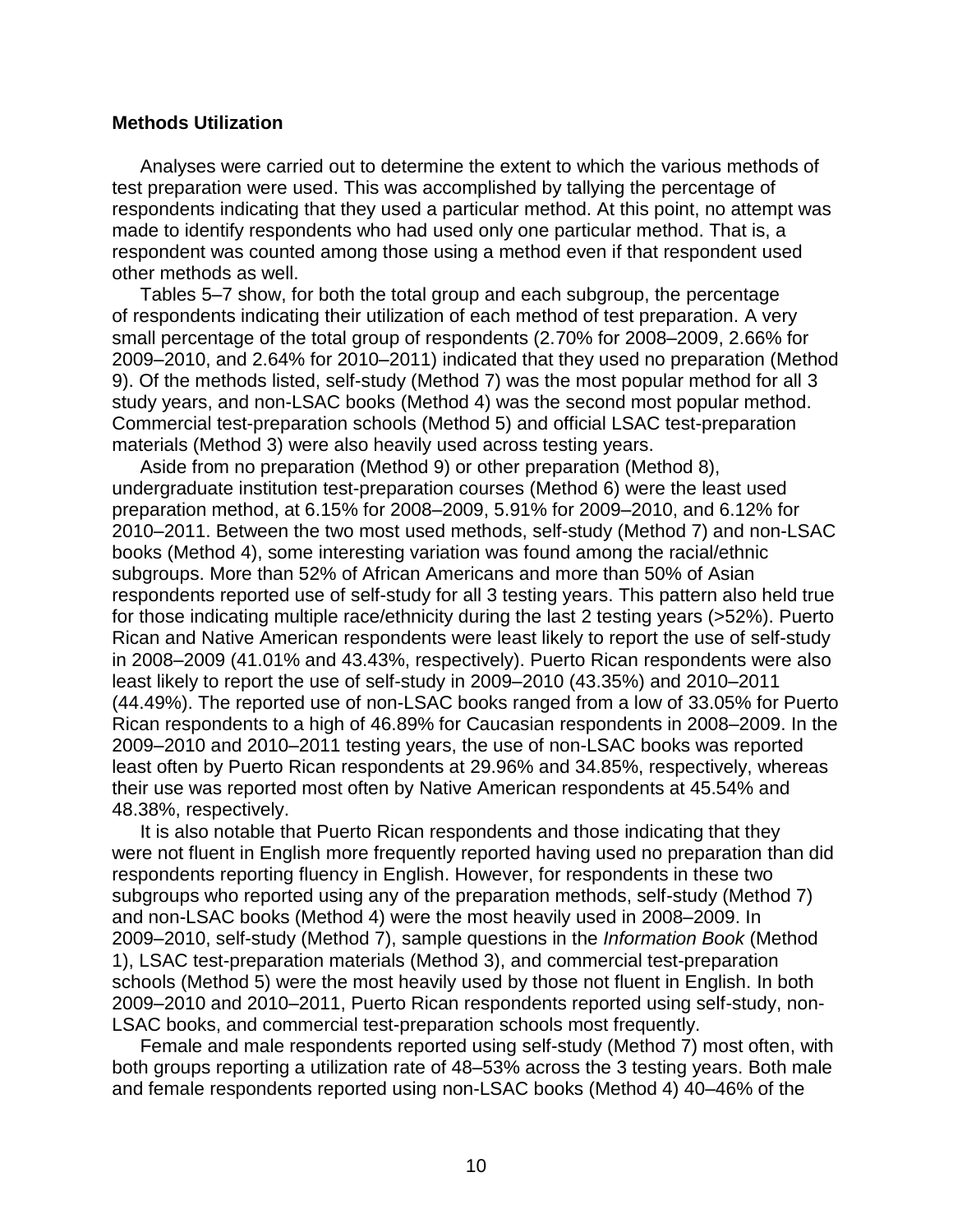time across the testing years. Respondents reported commercial test-preparation schools as the third most often used method, but female respondents reported the use of this method more often than male respondents for all testing years. In 2010–2011, 37.23% of female respondents reported using this method, while only 30.31% of male respondents reported using it. Over all testing years, female respondents reported higher use than male respondents within every test-preparation category with the exception of other preparation (Method 8) and no preparation (Method 9).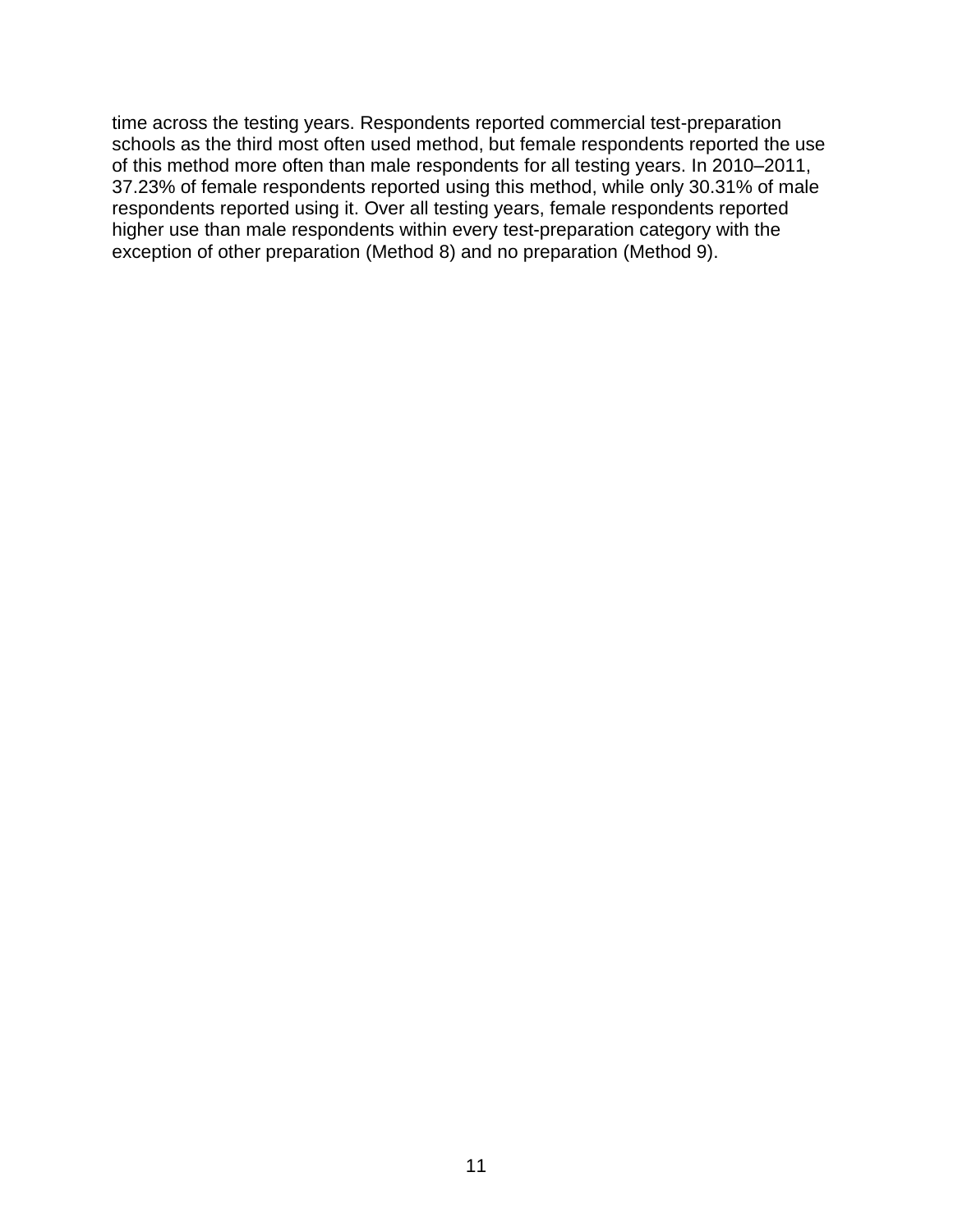|                     |                | Method of Test Preparation |                |       |       |       |       |                |      |                  |  |  |
|---------------------|----------------|----------------------------|----------------|-------|-------|-------|-------|----------------|------|------------------|--|--|
| Subgroup            | $\overline{N}$ | 1                          | $\overline{2}$ | 3     | 4     | 5     | $6\,$ | $\overline{7}$ | 8    | $\boldsymbol{9}$ |  |  |
| Gender              |                |                            |                |       |       |       |       |                |      |                  |  |  |
| Female              | 32,136         | 20.54                      | 17.09          | 33.42 | 45.15 | 39.28 | 7.20  | 49.43          | 4.22 | 1.79             |  |  |
| Male                | 31,895         | 17.74                      | 14.35          | 29.32 | 42.05 | 32.43 | 5.10  | 48.15          | 4.87 | 3.61             |  |  |
| No Response         | 19             | 31.58                      | 31.58          | 47.37 | 42.11 | 26.32 | 0.00  | 42.11          | 5.26 | 10.53            |  |  |
| Race/Ethnicity      |                |                            |                |       |       |       |       |                |      |                  |  |  |
| African American    | 6,844          | 25.29                      | 19.10          | 31.49 | 39.39 | 29.84 | 9.07  | 52.31          | 5.51 | 2.03             |  |  |
| Asian               | 5,685          | 18.56                      | 15.43          | 32.84 | 36.24 | 39.31 | 4.80  | 50.89          | 3.76 | 2.27             |  |  |
| Canadian Aboriginal | 96             | 28.13                      | 21.88          | 42.71 | 40.63 | 18.75 | 6.25  | 44.79          | 1.04 | 4.17             |  |  |
| Caucasian           | 41,794         | 18.60                      | 15.65          | 32.16 | 46.89 | 36.01 | 5.59  | 48.38          | 4.43 | 2.52             |  |  |
| Hispanic/Latino     | 4,542          | 16.29                      | 13.30          | 26.66 | 36.50 | 40.44 | 7.82  | 47.27          | 4.60 | 2.66             |  |  |
| Native American     | 426            | 21.60                      | 15.26          | 28.64 | 44.84 | 29.81 | 5.16  | 43.43          | 4.46 | 4.69             |  |  |
| Puerto Rican        | 1,068          | 15.82                      | 10.58          | 18.91 | 33.05 | 21.25 | 6.65  | 41.01          | 2.90 | 11.33            |  |  |
| Other               | 3,286          | 19.08                      | 15.06          | 29.40 | 36.76 | 40.05 | 7.43  | 48.33          | 5.84 | 3.90             |  |  |
| No Response         | 309            | 16.50                      | 17.15          | 30.42 | 41.75 | 39.48 | 2.91  | 50.81          | 5.18 | 4.21             |  |  |
| Dominant Language   |                |                            |                |       |       |       |       |                |      |                  |  |  |
| English             | 59,418         | 19.13                      | 15.89          | 31.67 | 44.57 | 63.86 | 6.23  | 49.04          | 4.56 | 2.50             |  |  |
| Other               | 3,368          | 20.81                      | 13.69          | 27.97 | 28.86 | 70.93 | 5.26  | 45.46          | 4.10 | 5.61             |  |  |
| No Response         | 1,264          | 15.43                      | 13.84          | 27.14 | 37.58 | 58.94 | 4.91  | 46.20          | 5.06 | 4.43             |  |  |
| Fluent in English   |                |                            |                |       |       |       |       |                |      |                  |  |  |
| Yes                 | 61,406         | 19.26                      | 15.84          | 31.55 | 43.87 | 35.82 | 6.16  | 48.94          | 4.55 | 2.63             |  |  |
| No                  | 290            | 18.62                      | 11.03          | 19.66 | 22.41 | 19.31 | 5.86  | 34.83          | 3.79 | 14.14            |  |  |
| No Response         | 2,354          | 16.40                      | 13.47          | 28.38 | 39.42 | 39.00 | 6.03  | 46.56          | 4.50 | 3.10             |  |  |
| Total               | 64,050         | 19.15                      | 15.73          | 31.38 | 43.61 | 35.87 | 6.15  | 48.79          | 4.54 | 2.70             |  |  |

TABLE 5 *Percentage of respondents using each method of test preparation: Academic year 2008*–*2009*

1 = sample questions in the *Information Book* (June 2008–February 2010 testing years) and LSAC's website (2010–2011 testing year), 2 = sample test in the *Information Book* (June 2008–February 2010 testing years) and LSAC's website (2010–2011 testing year), 3 = official LSAC test-preparation materials,  $4 =$  non-LSAC books,  $5 =$  commercial test-preparation schools,  $6 =$  undergraduate institution test-preparation courses,  $7 =$  self-study,  $8 =$  other preparation,  $9 = no$  preparation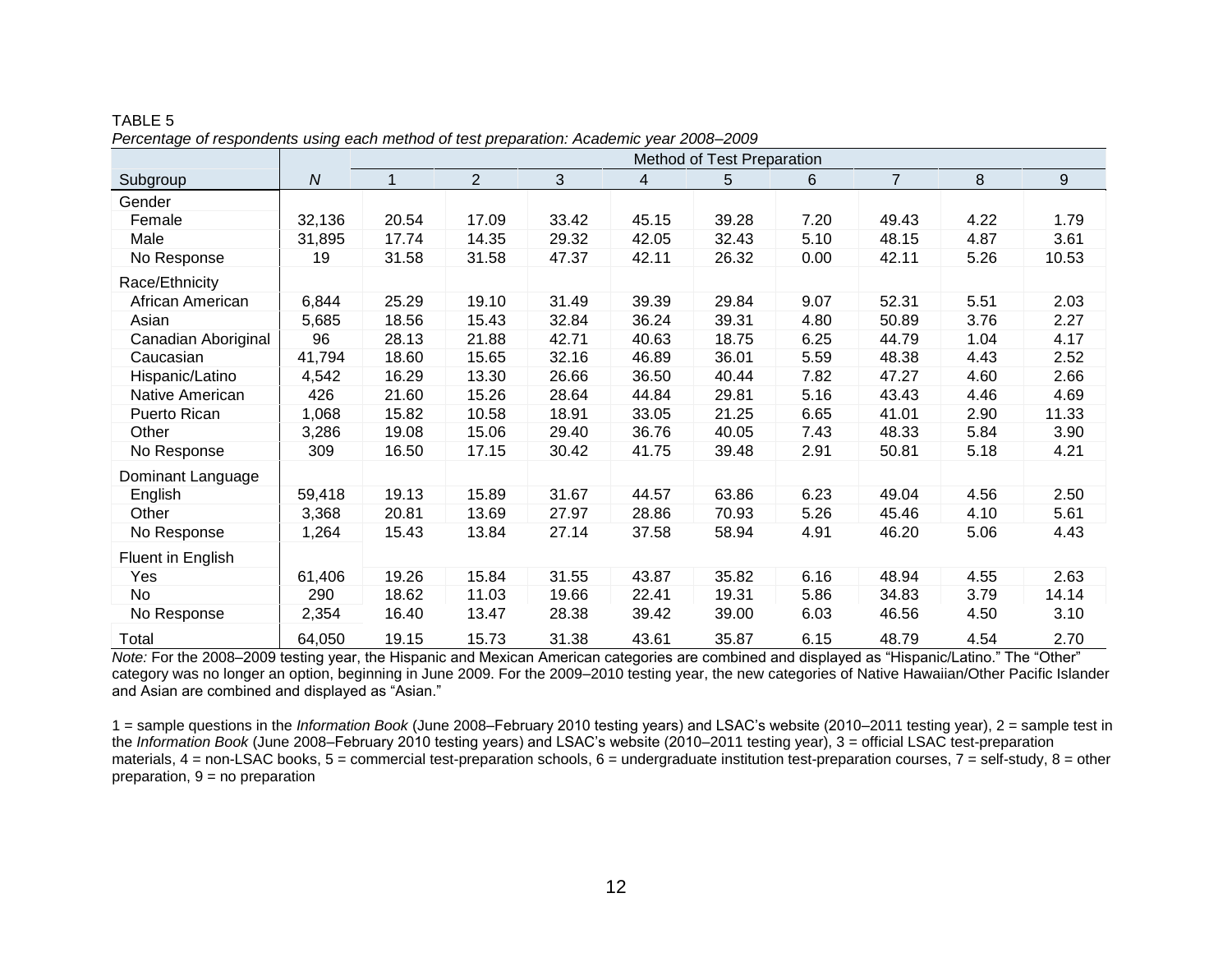|                     |                  |       | Method of Test Preparation |       |       |       |      |                |      |       |  |  |  |
|---------------------|------------------|-------|----------------------------|-------|-------|-------|------|----------------|------|-------|--|--|--|
| Subgroup            | $\boldsymbol{N}$ |       | $\overline{2}$             | 3     | 4     | 5     | 6    | $\overline{7}$ | 8    | 9     |  |  |  |
| Gender              |                  |       |                            |       |       |       |      |                |      |       |  |  |  |
| Female              | 35,684           | 18.97 | 16.91                      | 35.25 | 44.14 | 38.17 | 7.02 | 50.59          | 4.20 | 1.73  |  |  |  |
| Male                | 35,892           | 16.27 | 13.98                      | 30.49 | 40.94 | 31.45 | 4.82 | 48.96          | 4.68 | 3.58  |  |  |  |
| No Response         | 69               | 13.04 | 14.49                      | 28.99 | 36.23 | 30.43 | 4.35 | 39.13          | 1.45 | 10.14 |  |  |  |
| Race/Ethnicity      |                  |       |                            |       |       |       |      |                |      |       |  |  |  |
| African American    | 7,583            | 23.63 | 18.13                      | 29.88 | 38.15 | 31.10 | 8.44 | 52.12          | 5.20 | 2.11  |  |  |  |
| Asian               | 6,948            | 16.70 | 13.86                      | 33.51 | 35.35 | 38.28 | 4.69 | 52.53          | 3.38 | 2.04  |  |  |  |
| Canadian Aboriginal | 104              | 28.85 | 24.04                      | 42.31 | 37.50 | 27.88 | 8.65 | 44.23          | 5.77 | 4.81  |  |  |  |
| Caucasian           | 46,157           | 16.98 | 15.51                      | 34.21 | 45.38 | 34.80 | 5.46 | 49.15          | 4.40 | 2.63  |  |  |  |
| Hispanic/Latino     | 4,987            | 16.48 | 13.33                      | 26.85 | 34.79 | 37.64 | 7.82 | 47.26          | 4.73 | 2.79  |  |  |  |
| Native American     | 336              | 20.83 | 17.26                      | 33.93 | 45.54 | 25.60 | 4.46 | 54.17          | 3.27 | 5.36  |  |  |  |
| Puerto Rican        | 1,068            | 16.29 | 11.24                      | 20.32 | 29.96 | 24.34 | 7.30 | 43.35          | 3.65 | 8.61  |  |  |  |
| Multiple            | 2,991            | 17.18 | 16.28                      | 33.30 | 44.90 | 33.87 | 6.22 | 52.86          | 5.02 | 3.18  |  |  |  |
| No Response         | 1,471            | 14.75 | 14.34                      | 30.46 | 39.90 | 39.63 | 5.03 | 50.24          | 5.03 | 2.86  |  |  |  |
| Dominant Language   |                  |       |                            |       |       |       |      |                |      |       |  |  |  |
| English             | 66,131           | 17.58 | 15.60                      | 33.26 | 43.53 | 64.86 | 5.90 | 49.95          | 4.45 | 2.53  |  |  |  |
| Other               | 3,838            | 19.78 | 13.55                      | 28.06 | 27.85 | 72.28 | 6.12 | 47.26          | 4.14 | 4.69  |  |  |  |
| No Response         | 1,676            | 13.72 | 13.54                      | 27.86 | 36.87 | 62.47 | 5.97 | 48.21          | 4.53 | 3.40  |  |  |  |
| Fluent in English   |                  |       |                            |       |       |       |      |                |      |       |  |  |  |
| Yes                 | 68,606           | 17.71 | 15.54                      | 33.15 | 42.87 | 34.77 | 5.94 | 49.95          | 4.44 | 2.59  |  |  |  |
| No                  | 350              | 22.00 | 10.29                      | 19.14 | 17.71 | 19.14 | 5.43 | 40.29          | 5.71 | 10.86 |  |  |  |
| No Response         | 2,689            | 14.65 | 13.57                      | 27.33 | 37.08 | 37.60 | 5.36 | 46.19          | 4.20 | 3.42  |  |  |  |
| Total               | 71,645           | 17.61 | 15.44                      | 32.86 | 42.53 | 34.80 | 5.91 | 49.77          | 4.44 | 2.66  |  |  |  |

TABLE 6 *Percentage of respondents using each method of test preparation: Academic year 2009*–*2010*

1 = sample questions in the *Information Book* (June 2008–February 2010 testing years) and LSAC's website (2010–2011 testing year), 2 = sample test in the *Information Book* (June 2008–February 2010 testing years) and LSAC's website (2010–2011 testing year), 3 = official LSAC test-preparation materials,  $4 =$  non-LSAC books,  $5 =$  commercial test-preparation schools,  $6 =$  undergraduate institution test-preparation courses,  $7 =$  self-study,  $8 =$  other preparation,  $9 = no$  preparation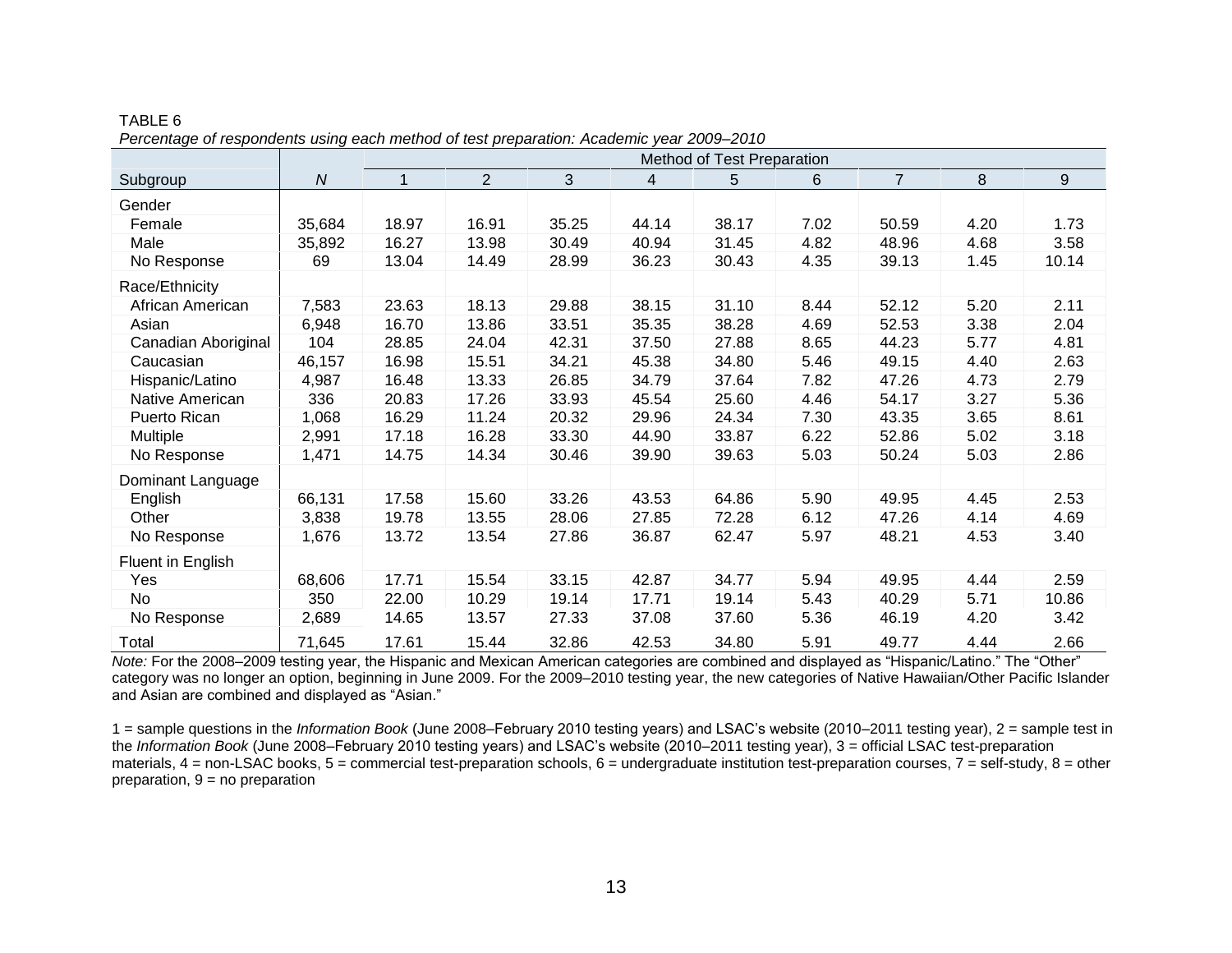|                     |                  |       | Method of Test Preparation |       |       |       |      |                |      |       |  |  |  |
|---------------------|------------------|-------|----------------------------|-------|-------|-------|------|----------------|------|-------|--|--|--|
| Subgroup            | $\boldsymbol{N}$ |       | $\overline{2}$             | 3     | 4     | 5     | 6    | $\overline{7}$ | 8    | 9     |  |  |  |
| Gender              |                  |       |                            |       |       |       |      |                |      |       |  |  |  |
| Female              | 32,993           | 16.39 | 16.90                      | 35.77 | 45.94 | 37.23 | 7.16 | 52.07          | 4.63 | 1.65  |  |  |  |
| Male                | 32,987           | 14.32 | 13.82                      | 30.15 | 42.64 | 30.31 | 5.09 | 50.56          | 5.24 | 3.62  |  |  |  |
| No Response         | 73               | 13.70 | 15.07                      | 32.88 | 42.47 | 24.66 | 1.37 | 42.47          | 4.11 | 6.85  |  |  |  |
| Race/Ethnicity      |                  |       |                            |       |       |       |      |                |      |       |  |  |  |
| African American    | 7,290            | 17.26 | 14.14                      | 31.76 | 40.91 | 29.07 | 8.94 | 52.07          | 6.08 | 2.03  |  |  |  |
| Asian               | 6,269            | 14.13 | 15.58                      | 34.44 | 35.89 | 37.07 | 4.98 | 54.09          | 3.94 | 2.34  |  |  |  |
| Canadian Aboriginal | 102              | 17.65 | 14.71                      | 41.18 | 45.10 | 15.69 | 9.80 | 47.06          | 4.90 | 0.98  |  |  |  |
| Caucasian           | 41,734           | 15.49 | 15.92                      | 33.85 | 47.16 | 34.01 | 5.65 | 51.04          | 4.86 | 2.55  |  |  |  |
| Hispanic/Latino     | 4,483            | 13.23 | 12.27                      | 27.73 | 35.96 | 37.32 | 7.76 | 47.40          | 4.51 | 2.68  |  |  |  |
| Native American     | 308              | 18.83 | 16.56                      | 28.57 | 48.38 | 23.38 | 4.87 | 50.32          | 4.87 | 3.57  |  |  |  |
| Puerto Rican        | 944              | 13.03 | 10.28                      | 17.58 | 34.85 | 22.14 | 6.36 | 44.49          | 5.08 | 9.00  |  |  |  |
| <b>Multiple</b>     | 3,862            | 15.46 | 15.46                      | 33.27 | 44.98 | 34.21 | 6.63 | 54.04          | 5.72 | 3.31  |  |  |  |
| No Response         | 1,061            | 13.57 | 17.25                      | 32.99 | 44.20 | 34.87 | 3.11 | 52.97          | 4.62 | 3.68  |  |  |  |
| Dominant Language   |                  |       |                            |       |       |       |      |                |      |       |  |  |  |
| English             | 60,776           | 15.41 | 15.52                      | 33.22 | 45.31 | 65.92 | 6.20 | 51.37          | 4.98 | 2.51  |  |  |  |
| Other               | 3,642            | 15.93 | 13.62                      | 30.59 | 29.54 | 72.84 | 5.57 | 51.07          | 4.37 | 4.17  |  |  |  |
| No Response         | 1,635            | 11.80 | 13.09                      | 28.93 | 39.39 | 63.55 | 4.34 | 49.17          | 4.34 | 4.04  |  |  |  |
| Fluent in English   |                  |       |                            |       |       |       |      |                |      |       |  |  |  |
| Yes                 | 63,115           | 15.43 | 15.44                      | 33.15 | 44.58 | 33.73 | 6.16 | 51.44          | 4.94 | 2.55  |  |  |  |
| No                  | 305              | 16.39 | 12.46                      | 18.69 | 25.25 | 20.66 | 5.57 | 45.57          | 5.90 | 10.16 |  |  |  |
| No Response         | 2,633            | 13.44 | 13.82                      | 30.16 | 39.46 | 35.85 | 5.17 | 48.69          | 4.52 | 3.76  |  |  |  |
| Total               | 66,053           | 15.35 | 15.36                      | 32.96 | 44.29 | 33.76 | 6.12 | 51.30          | 4.93 | 2.64  |  |  |  |

TABLE 7 *Percentage of respondents using each method of test preparation: Academic year 2010*–*2011*

1 = sample questions in the *Information Book* (June 2008–February 2010 testing years) and LSAC's website (2010–2011 testing year), 2 = sample test in the *Information Book* (June 2008–February 2010 testing years) and LSAC's website (2010–2011 testing year), 3 = official LSAC test-preparation materials,  $4 =$  non-LSAC books,  $5 =$  commercial test-preparation schools,  $6 =$  undergraduate institution test-preparation courses,  $7 =$  self-study,  $8 =$  other preparation,  $9 = no$  preparation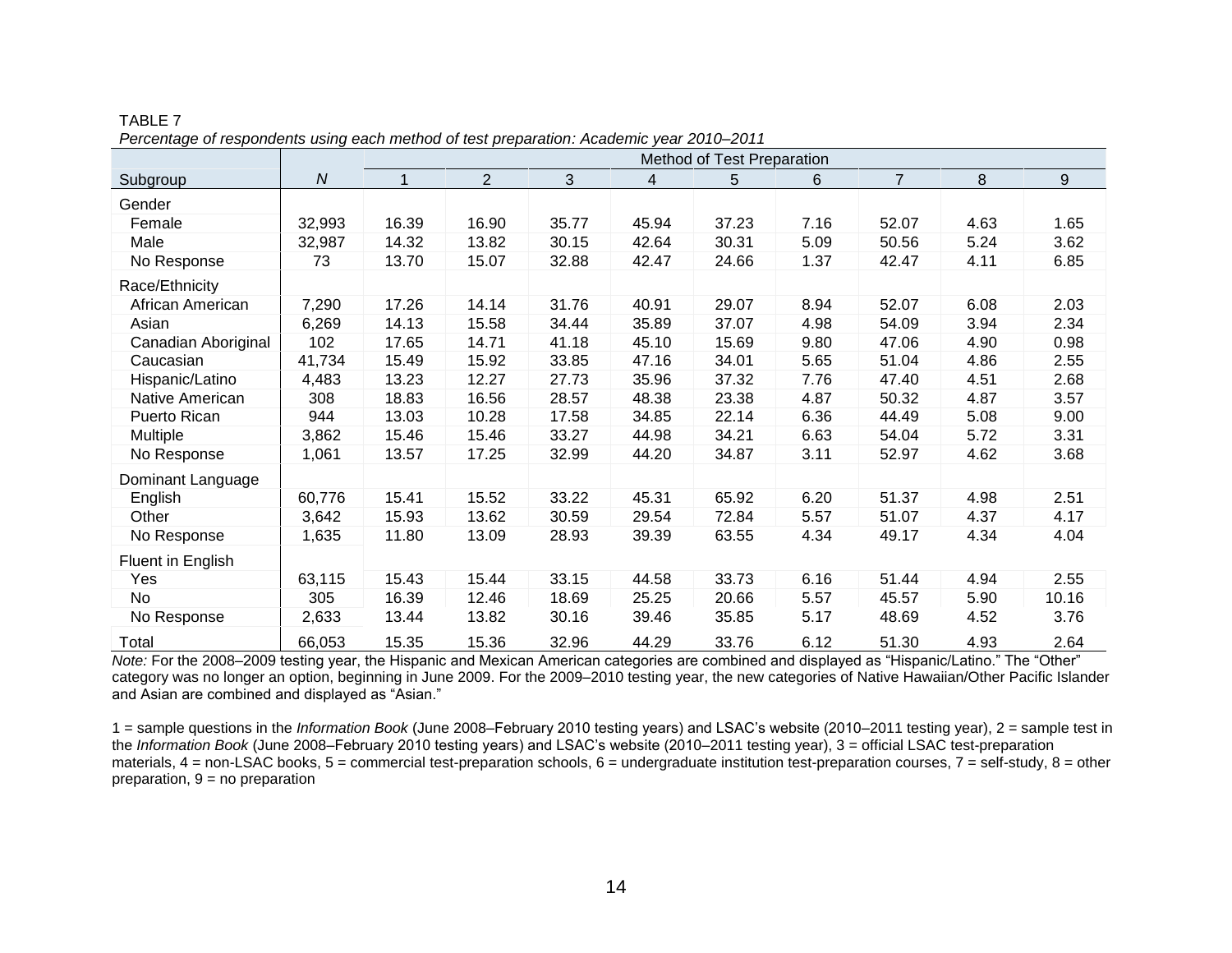#### **Number of Methods Used**

In addition to examining the percentage of test takers using each individual testpreparation method, analyses were performed to examine the extent to which test takers were using multiple test-preparation methods. Tables 8–10 summarize the results of these analyses for each testing year. These tables show, for the total group and each subgroup, the percentage of respondents indicating how many methods of test preparation they used (0 through 8). Also shown is the mean number of methods used for each subgroup. Across the 3 testing years, the use of one test preparation method was the most commonly reported number for the total group (>43%) for each testing year. This result was followed by the reported use of two (approximately 22%), three (approximately 16–17%), and four (approximately 8–9%) test-preparation methods. The remaining portion of the total group reported using five to eight methods of preparation at rates of approximately 5% or less.

Examining the subgroup results in Tables 8–10, it is notable that the majority of respondents in every subgroup reported using only one method of test preparation. Those who did not respond to the gender question for the 2008–2009 testing year reported the highest mean number of test-preparation methods (2.26), with Canadian Aboriginal test takers reporting the next highest number (2.19 in 2009–2010). However, the high mean for the Gender No Response category may be due to the fact that only 19 test takers fell into this group. Female respondents reported using an average of 2.16 methods for 2008–2009, 2.15 methods for 2009–2010, and 2.16 methods for 2010–2011. The African American subgroup reported using 2.12 methods in the 2008–2009 testing year, and those indicating multiple race/ethnicity also had a high mean number of preparation methods used during the last 2 testing years (2.10 methods). In the last 2 testing years, members of the African American, Caucasian, and multiple race/ethnicity subgroups consistently reported using a high number of testpreparation methods, although the mean number of reported methods used was 2.0 or higher for many subgroups. Test takers with English as their dominant language and those fluent in English also reported using, on average, more than two methods of test preparation.

For the 2008–2009 testing year, the lowest mean number of reported methods used was observed for those not fluent in English (1.36 methods). For the 2009–2010 testing year, the mean number for this subgroup increased slightly (1.40 methods), and it increased again (1.50 methods) for the 2010–2011 testing year. Puerto Rican respondents also reported low mean numbers of methods used (1.50 in 2008–2009, 1.56 in 2009–2010, and 1.54 in 2010–2011). In addition, Puerto Rican respondents were more likely than any other racial/ethnic subgroup to report using no method across all testing years (11.33% in 2008–2009, 8.61% in 2009–2010, and 9.00% in 2010–2011). Those not fluent in English also were more likely than other groups to report using no preparation.

Respondents who did not indicate their gender showed considerable variation from one testing year to the next on mean number of methods used. In 2008–2009, it was a notably high 2.26 methods, while in 2009–2010, it was a much lower 1.68 methods. In 2010–2011, it slightly increased to 1.77 mean methods. For the 2008–2009 and 2009–2010 testing years, the Gender No Response subgroup used no preparation at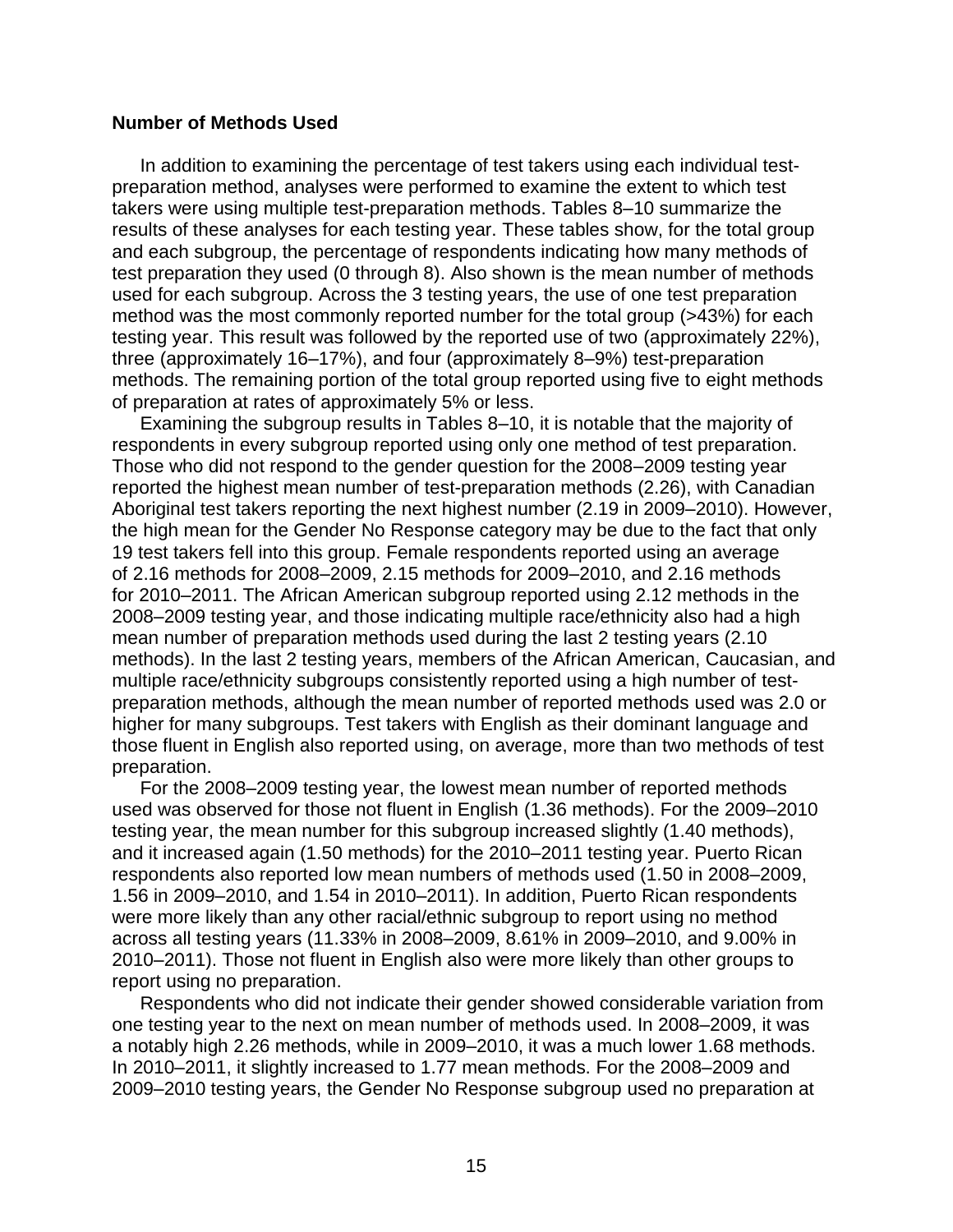rates of 10–11%, results similar to the high no-preparation rates within the Puerto Rican subgroup. In 2010–2011, this group used no preparation at a rate of only 6.85%. However, as previously noted, the variable means for the Gender No Response category may be due to the fact that only a small number of test takers fell into this group for each testing year. Those indicating a language other than English as their dominant language consistently reported a low number of test-preparation methods (1.75 in 2008–2009, 1.74 in 2009–2010, and 1.78 in 2007–2008).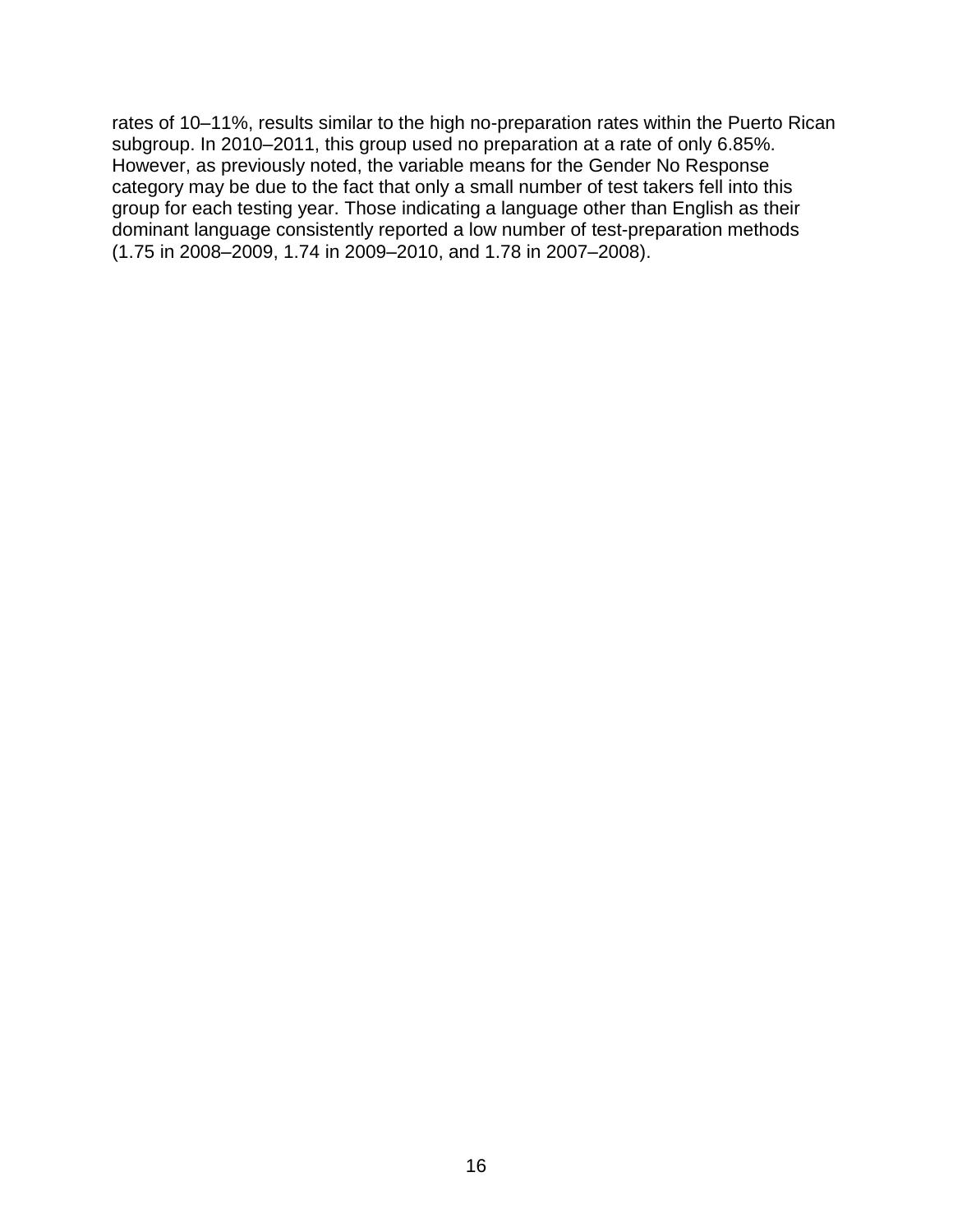|                     | Percentage Using Each Possible Number of Test-Preparation Methods |       |                |       |       |       |      |      |      |      |  |  |
|---------------------|-------------------------------------------------------------------|-------|----------------|-------|-------|-------|------|------|------|------|--|--|
| Subgroup            | 0                                                                 | 1     | $\overline{2}$ | 3     | 4     | 5     | 6    |      | 8    | Mean |  |  |
| Gender              |                                                                   |       |                |       |       |       |      |      |      |      |  |  |
| Female              | 1.79                                                              | 40.25 | 23.52          | 18.16 | 9.36  | 4.85  | 1.67 | 0.34 | 0.06 | 2.16 |  |  |
| Male                | 3.61                                                              | 48.49 | 20.00          | 14.45 | 7.45  | 4.10  | 1.52 | 0.28 | 0.10 | 1.94 |  |  |
| No Response         | 10.53                                                             | 31.58 | 21.05          | 10.53 | 10.53 | 15.79 | 0.00 | 0.00 | 0.08 | 2.26 |  |  |
| Race/Ethnicity      |                                                                   |       |                |       |       |       |      |      |      |      |  |  |
| African American    | 2.03                                                              | 43.07 | 21.90          | 16.77 | 9.06  | 5.07  | 1.50 | 0.50 | 0.09 | 2.12 |  |  |
| Asian               | 2.27                                                              | 47.28 | 20.86          | 15.06 | 7.77  | 4.50  | 1.85 | 0.28 | 0.12 | 2.02 |  |  |
| Canadian Aboriginal | 4.17                                                              | 45.83 | 14.58          | 20.83 | 7.29  | 6.25  | 1.04 | 0.00 | 0.00 | 2.04 |  |  |
| Caucasian           | 2.52                                                              | 43.26 | 22.23          | 16.81 | 8.66  | 4.59  | 1.58 | 0.28 | 0.06 | 2.08 |  |  |
| Hispanic/Latino     | 2.66                                                              | 48.81 | 21.60          | 14.38 | 7.35  | 3.32  | 1.48 | 0.31 | 0.09 | 1.93 |  |  |
| Native American     | 4.69                                                              | 47.65 | 19.95          | 14.08 | 7.51  | 4.23  | 1.17 | 0.47 | 0.23 | 1.93 |  |  |
| Puerto Rican        | 11.33                                                             | 53.28 | 18.07          | 11.42 | 3.46  | 2.15  | 0.19 | 0.00 | 0.09 | 1.50 |  |  |
| Other               | 3.90                                                              | 46.32 | 19.32          | 15.43 | 8.13  | 4.05  | 2.25 | 0.43 | 0.18 | 2.02 |  |  |
| No Response         | 4.21                                                              | 44.01 | 18.77          | 17.48 | 8.74  | 5.50  | 1.29 | 0.00 | 0.00 | 2.04 |  |  |
| Dominant Language   |                                                                   |       |                |       |       |       |      |      |      |      |  |  |
| English             | 2.50                                                              | 43.76 | 22.00          | 16.60 | 8.58  | 4.56  | 1.62 | 0.32 | 0.07 | 2.07 |  |  |
| Other               | 5.61                                                              | 53.68 | 17.96          | 11.79 | 6.44  | 3.03  | 1.19 | 0.18 | 0.12 | 1.75 |  |  |
| No Response         | 4.43                                                              | 47.63 | 20.97          | 14.87 | 5.85  | 4.43  | 1.42 | 0.24 | 0.16 | 1.91 |  |  |
| Fluent in English   |                                                                   |       |                |       |       |       |      |      |      |      |  |  |
| Yes                 | 2.63                                                              | 44.15 | 21.83          | 16.38 | 8.50  | 4.51  | 1.62 | 0.31 | 0.08 | 2.06 |  |  |
| <b>No</b>           | 14.14                                                             | 58.97 | 12.07          | 8.97  | 4.83  | 0.34  | 0.34 | 0.34 | 0.00 | 1.36 |  |  |
| No Response         | 3.10                                                              | 47.96 | 21.16          | 15.46 | 6.63  | 4.08  | 1.19 | 0.34 | 0.08 | 1.94 |  |  |
| Total               | 2.70                                                              | 44.35 | 21.76          | 16.31 | 8.41  | 4.48  | 1.60 | 0.31 | 0.08 | 2.05 |  |  |

TABLE 8 *Frequency distribution of number of test-preparation methods used: Academic year 2008*–*2009*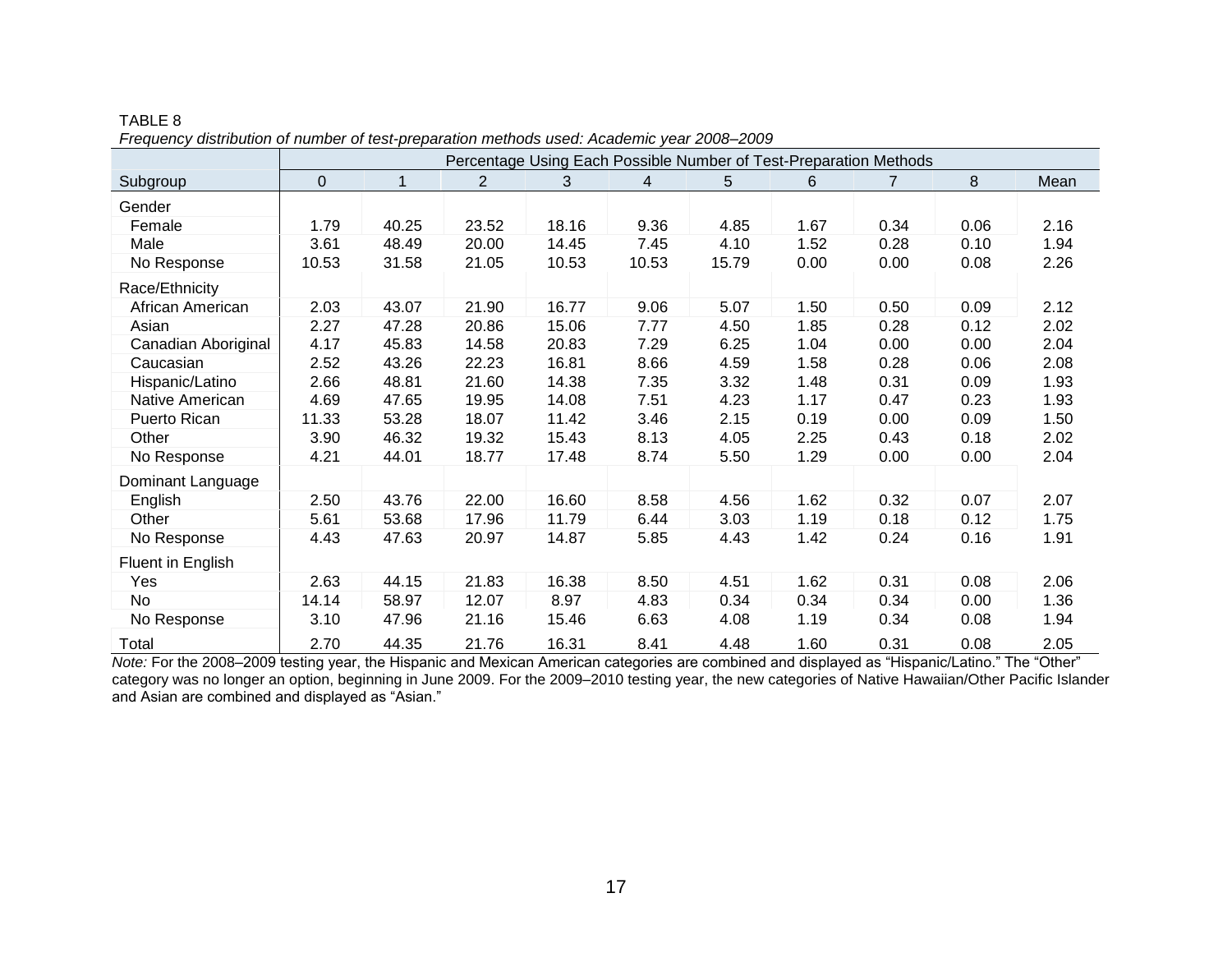|                     | Percentage Using Each Possible Number of Test-Preparation Methods |       |                |       |       |      |      |                |      |      |  |
|---------------------|-------------------------------------------------------------------|-------|----------------|-------|-------|------|------|----------------|------|------|--|
| Subgroup            | $\Omega$                                                          | 1     | $\overline{2}$ | 3     | 4     | 5    | 6    | $\overline{7}$ | 8    | Mean |  |
| Gender              |                                                                   |       |                |       |       |      |      |                |      |      |  |
| Female              | 1.73                                                              | 40.40 | 23.73          | 18.21 | 9.12  | 4.95 | 1.49 | 0.31           | 0.05 | 2.15 |  |
| Male                | 3.58                                                              | 49.08 | 20.23          | 14.26 | 7.19  | 3.90 | 1.43 | 0.26           | 0.08 | 1.92 |  |
| No Response         | 10.14                                                             | 50.72 | 14.49          | 14.49 | 5.80  | 4.35 | 0.00 | 0.00           | 0.00 | 1.68 |  |
| Race/Ethnicity      |                                                                   |       |                |       |       |      |      |                |      |      |  |
| African American    | 2.11                                                              | 44.76 | 21.97          | 16.08 | 8.14  | 5.02 | 1.49 | 0.37           | 0.07 | 2.07 |  |
| Asian               | 2.04                                                              | 48.65 | 20.84          | 14.46 | 7.70  | 4.53 | 1.41 | 0.23           | 0.13 | 1.98 |  |
| Canadian Aboriginal | 4.81                                                              | 33.65 | 29.81          | 12.50 | 12.50 | 2.88 | 2.88 | 0.96           | 0.00 | 2.19 |  |
| Caucasian           | 2.63                                                              | 43.54 | 22.30          | 16.83 | 8.43  | 4.44 | 1.48 | 0.29           | 0.05 | 2.06 |  |
| Hispanic/Latino     | 2.79                                                              | 50.63 | 20.19          | 14.40 | 6.98  | 3.57 | 1.22 | 0.16           | 0.06 | 1.89 |  |
| Native American     | 5.36                                                              | 41.96 | 22.02          | 13.99 | 8.33  | 6.25 | 2.08 | 0.00           | 0.00 | 2.05 |  |
| Puerto Rican        | 8.61                                                              | 54.21 | 19.94          | 9.74  | 5.06  | 1.87 | 0.47 | 0.00           | 0.09 | 1.56 |  |
| <b>Multiple</b>     | 3.18                                                              | 41.06 | 23.20          | 17.59 | 7.79  | 5.18 | 1.74 | 0.23           | 0.03 | 2.10 |  |
| No Response         | 2.86                                                              | 46.57 | 21.21          | 15.57 | 8.29  | 3.33 | 1.56 | 0.41           | 0.20 | 1.99 |  |
| Dominant Language   |                                                                   |       |                |       |       |      |      |                |      |      |  |
| English             | 2.53                                                              | 44.07 | 22.14          | 16.56 | 8.32  | 4.55 | 1.49 | 0.28           | 0.06 | 2.05 |  |
| Other               | 4.69                                                              | 54.30 | 19.25          | 11.59 | 5.73  | 3.07 | 1.02 | 0.21           | 0.13 | 1.74 |  |
| No Response         | 3.40                                                              | 49.82 | 21.30          | 13.72 | 7.04  | 2.68 | 1.31 | 0.54           | 0.18 | 1.88 |  |
| Fluent in English   |                                                                   |       |                |       |       |      |      |                |      |      |  |
| Yes                 | 2.59                                                              | 44.46 | 22.03          | 16.38 | 8.22  | 4.50 | 1.49 | 0.28           | 0.06 | 2.04 |  |
| No                  | 10.86                                                             | 60.29 | 16.57          | 6.00  | 3.71  | 2.29 | 0.00 | 0.29           | 0.00 | 1.40 |  |
| No Response         | 3.42                                                              | 50.28 | 21.12          | 13.69 | 7.10  | 2.90 | 1.04 | 0.33           | 0.11 | 1.86 |  |
| Total               | 2.66                                                              | 44.76 | 21.97          | 16.23 | 8.15  | 4.42 | 1.46 | 0.28           | 0.06 | 2.03 |  |

TABLE 9 *Frequency distribution of number of test-preparation methods used: Academic year 2009*–*2010*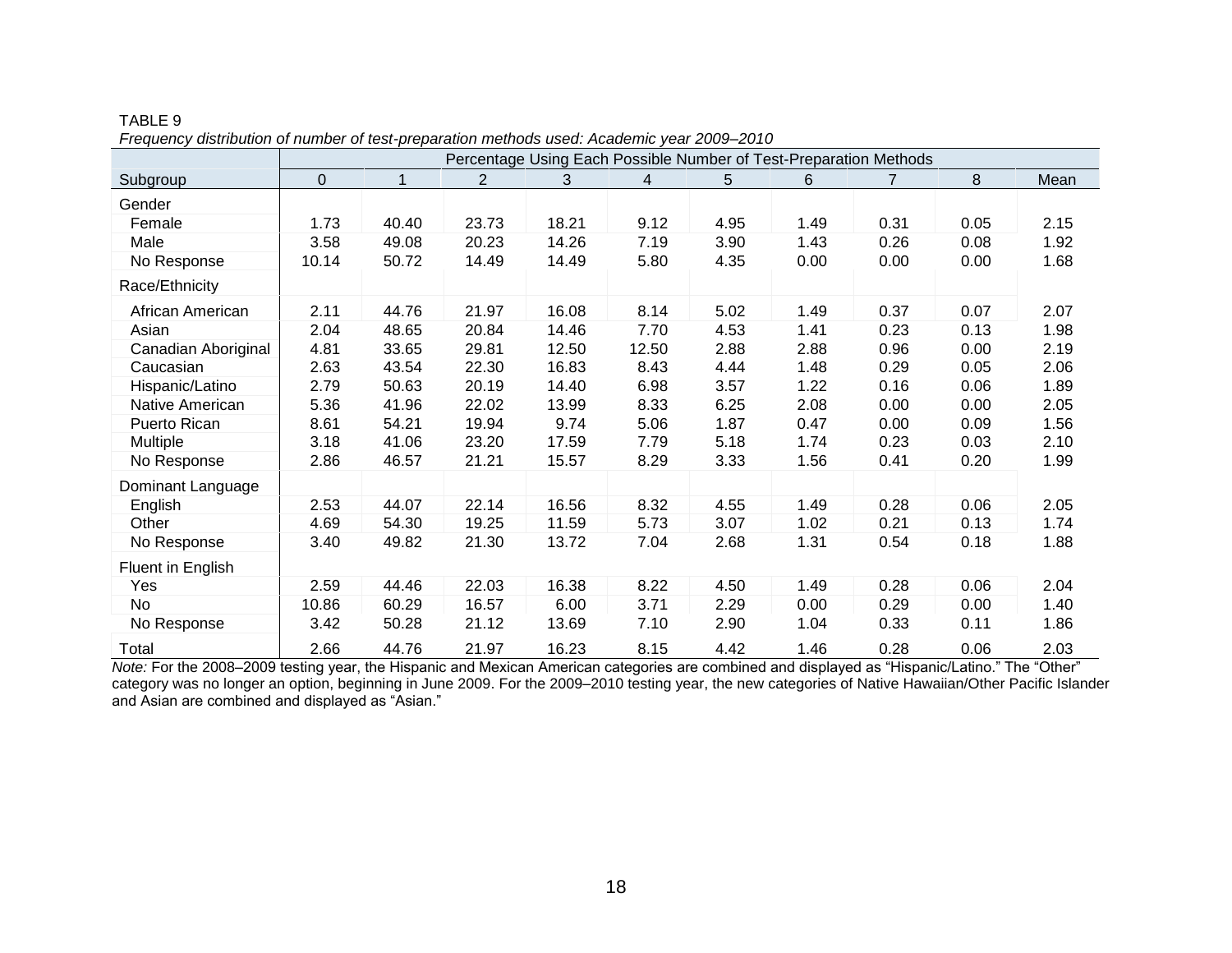|                     | Percentage Using Each Possible Number of Test-Preparation Methods |       |                |       |                |      |      |      |      |      |  |
|---------------------|-------------------------------------------------------------------|-------|----------------|-------|----------------|------|------|------|------|------|--|
| Subgroup            | $\overline{0}$                                                    | 1     | $\overline{2}$ | 3     | $\overline{4}$ | 5    | 6    | 7    | 8    | Mean |  |
| Gender              |                                                                   |       |                |       |                |      |      |      |      |      |  |
| Female              | 1.65                                                              | 39.77 | 23.70          | 18.77 | 9.80           | 4.77 | 1.29 | 0.23 | 0.03 | 2.16 |  |
| Male                | 3.62                                                              | 47.89 | 20.56          | 15.38 | 7.52           | 3.67 | 1.04 | 0.27 | 0.05 | 1.92 |  |
| No Response         | 6.85                                                              | 45.21 | 24.66          | 16.44 | 1.37           | 5.48 | 0.00 | 0.00 | 0.00 | 1.77 |  |
| Race/Ethnicity      |                                                                   |       |                |       |                |      |      |      |      |      |  |
| African American    | 2.03                                                              | 45.87 | 22.21          | 16.50 | 8.34           | 3.59 | 1.14 | 0.26 | 0.05 | 2.00 |  |
| Asian               | 2.34                                                              | 47.66 | 20.19          | 15.33 | 8.12           | 4.79 | 1.31 | 0.21 | 0.05 | 2.00 |  |
| Canadian Aboriginal | 0.98                                                              | 42.16 | 31.37          | 17.65 | 2.94           | 2.94 | 1.96 | 0.00 | 0.00 | 1.96 |  |
| Caucasian           | 2.55                                                              | 42.25 | 22.39          | 17.91 | 9.05           | 4.38 | 1.19 | 0.24 | 0.03 | 2.08 |  |
| Hispanic/Latino     | 2.68                                                              | 50.77 | 21.19          | 14.28 | 6.65           | 3.32 | 0.87 | 0.20 | 0.04 | 1.86 |  |
| Native American     | 3.57                                                              | 45.78 | 21.43          | 15.58 | 9.09           | 3.25 | 1.30 | 0.00 | 0.00 | 1.96 |  |
| Puerto Rican        | 9.00                                                              | 54.56 | 19.81          | 9.96  | 4.45           | 1.59 | 0.42 | 0.21 | 0.00 | 1.54 |  |
| <b>Multiple</b>     | 3.31                                                              | 40.47 | 23.56          | 17.35 | 8.96           | 4.45 | 1.35 | 0.41 | 0.13 | 2.10 |  |
| No Response         | 3.68                                                              | 42.32 | 22.81          | 16.31 | 9.43           | 4.43 | 0.47 | 0.47 | 0.09 | 2.04 |  |
| Dominant Language   |                                                                   |       |                |       |                |      |      |      |      |      |  |
| English             | 2.51                                                              | 43.14 | 22.31          | 17.43 | 8.82           | 4.31 | 1.19 | 0.25 | 0.04 | 2.06 |  |
| Other               | 4.17                                                              | 53.16 | 19.55          | 12.44 | 6.53           | 3.02 | 0.88 | 0.22 | 0.03 | 1.78 |  |
| No Response         | 4.04                                                              | 48.62 | 21.22          | 14.43 | 6.91           | 3.61 | 0.73 | 0.37 | 0.06 | 1.88 |  |
| Fluent in English   |                                                                   |       |                |       |                |      |      |      |      |      |  |
| Yes                 | 2.55                                                              | 43.60 | 22.20          | 17.20 | 8.73           | 4.25 | 1.17 | 0.25 | 0.04 | 2.05 |  |
| No                  | 10.16                                                             | 56.39 | 16.72          | 11.15 | 1.97           | 2.62 | 0.66 | 0.33 | 0.00 | 1.50 |  |
| No Response         | 3.76                                                              | 47.93 | 21.04          | 14.81 | 7.41           | 3.65 | 1.06 | 0.30 | 0.04 | 1.91 |  |
| Total               | 2.64                                                              | 43.83 | 22.13          | 17.08 | 8.65           | 4.22 | 1.16 | 0.25 | 0.04 | 2.04 |  |

TABLE 10 *Frequency distribution of number of test-preparation methods used: Academic year 2010*–*2011*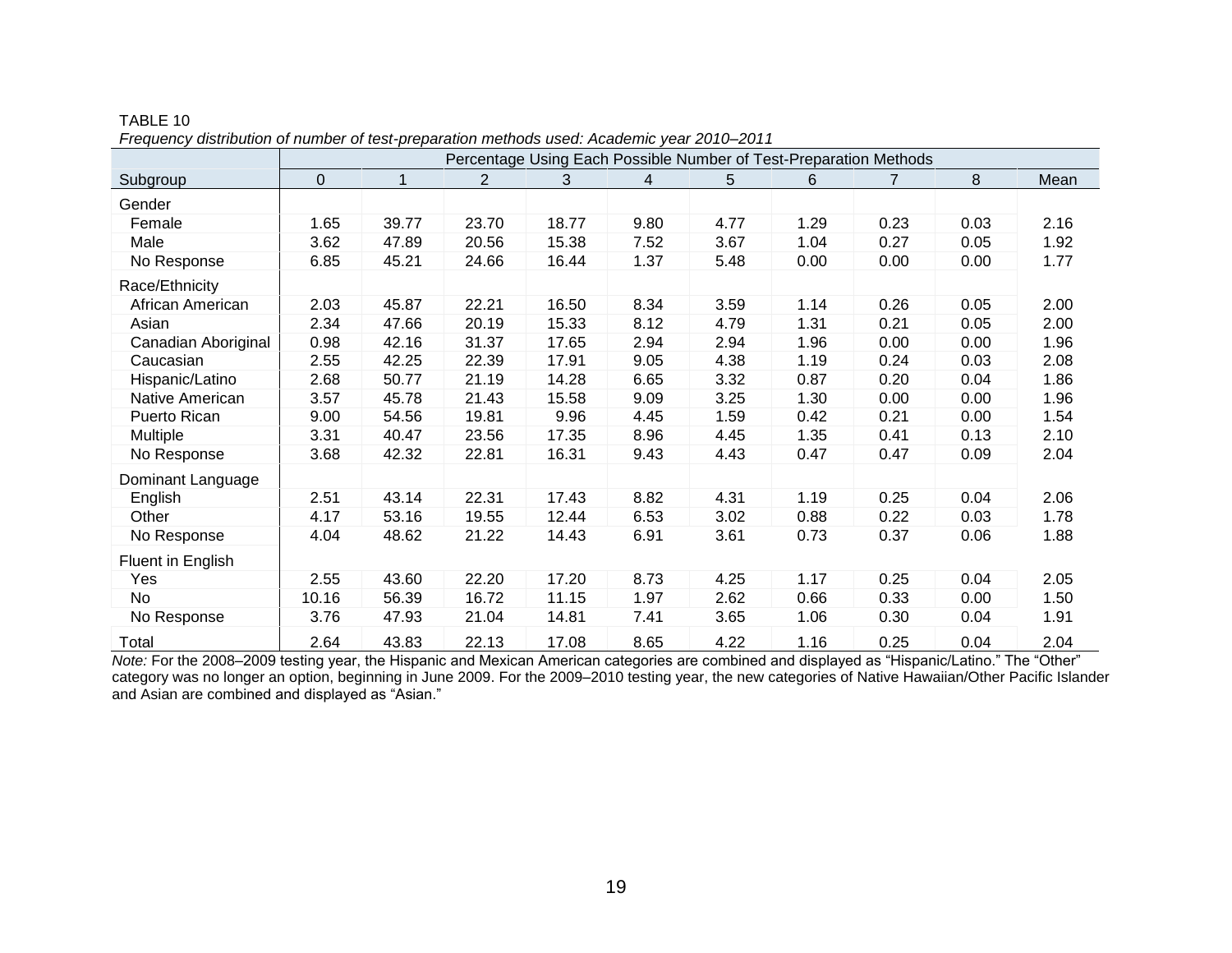#### **Users Versus Nonusers**

To examine the extent to which users and nonusers of each method of test preparation differed, mean age and mean LSAT scores were tabulated for respondents using each method. Note that for the purpose of these analyses, "users" of a particular method were not limited to respondents using only that method.

Tables 11–13 summarize the results of the user-versus-nonuser comparisons for each testing year. The tables show for the total group the number of respondents indicating that they used each method of test preparation, as well as the LSAT score and age means for users and nonusers of each method. Differences between mean LSAT scores and mean age (users − nonusers) are also reported in these tables.

For all 3 testing years, the mean LSAT score was higher for users than for nonusers of the sample test in the *Information Book* or on LSAC's website (Method 2), official LSAC test-preparation methods (Method 3), non-LSAC books (Method 4), commercial test-preparation schools (Method 5), and self-study (Method 7). The smallest mean absolute difference (0.43) in LSAT scores for 2008–2009 was found between users and nonusers of self-study (Method 7). For 2009–2010, the smallest difference (0.57) was found between users and nonusers of the sample test in the *Information Book* (Method 2); the next smallest difference (0.59) was found between users and nonusers of selfstudy (Method 7). Alternately, for 2009–2010, sample questions from the *Information Book* (Method 1) had the smallest difference at 0.53, with nonusers scoring higher than users. For all 3 testing years, large differences in mean LSAT scores were observed for respondents reporting the use of an undergraduate institution test-preparation course (Method 6) and those reporting the use of no preparation (Method 9). For those indicating the use of an undergraduate institution test-preparation course, the differences in mean LSAT scores between users and nonusers were 3.14 points, 3.48 points, and 3.17 points for 2008–2009, 2009–2010, and 2010–2011, respectively, with nonusers scoring higher than users of this method. Similarly, those indicating the use of no preparation demonstrated mean LSAT score differences of 3.03, 3.31, and 2.74, for 2008–2009, 2009–2010, 2010–2011, respectively. Therefore, those reporting the use of no preparation scored approximately 2.7–3.3 points lower than those who used any method. Additionally, a large score difference was observed for those using official LSAC test-preparation materials (Method 3), with users scoring an average of 2.06, 2.69, and 2.36 points higher than nonusers for each testing year.

For the 2008–2009 and 2009–2010 testing years, the highest mean LSAT scores were attained for those reporting the use of official LSAC test-preparation materials (Method 3), non-LSAC books (Method 4), and commercial test-preparation schools (Method 5). The lowest mean LSAT scores across all 3 years were attained for test takers who reported using an undergraduate institution test-preparation course (Method 6), as well as for those who reported using no preparation (Method 9).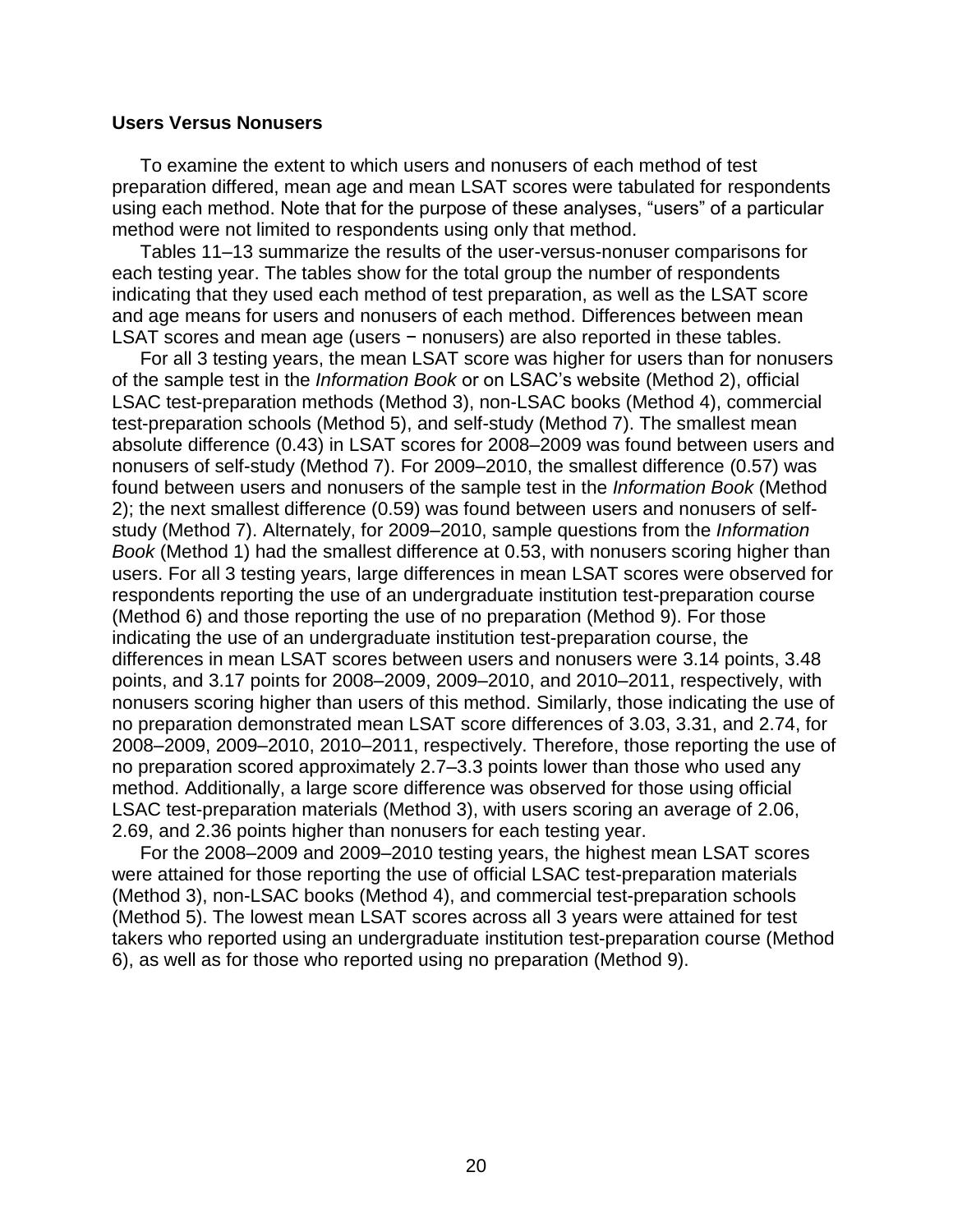For all 3 testing years, the mean age was consistently highest for those who reported using no preparation (Method 9) followed by those who reported using the sample questions in the *Information Book* (Method 1). The average age of respondents using no preparation (Method 9) was greater than the average age of those using any method of preparation, with a difference of 1.93 years in 2008–2009, 1.83 years in 2009–2010, and 2.02 years in 2010–2011. Respondents reporting the use of self-study (Method 7) were observed to have the smallest mean age difference (0.16 in 2008– 2009 and 0.03 in 2009–2010) with the average age of users being slightly less than the average age of nonusers. In 2010–2011, users of official LSAC test-preparation materials (Method 3) were observed to have the smallest mean age difference (0.18), with users being older on average.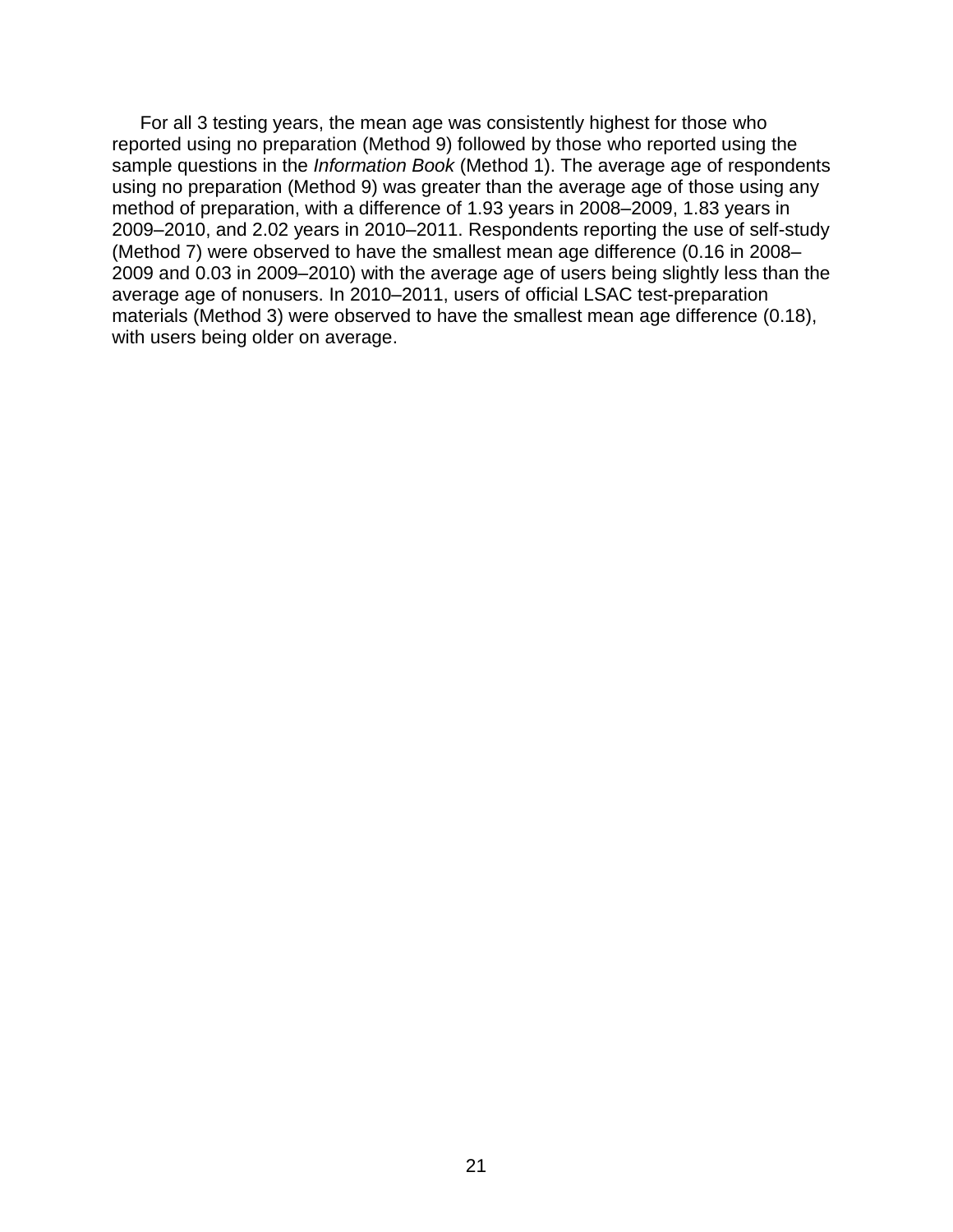|        | Ν      |          | LSAT Mean |                 |         | Age Mean |                 |         |
|--------|--------|----------|-----------|-----------------|---------|----------|-----------------|---------|
| Method | Users  | Nonusers | Users     | <b>Nonusers</b> | Diff.   | Users    | <b>Nonusers</b> | Diff.   |
|        | 12,265 | 51,785   | 149.82    | 151.41          | $-1.59$ | 26.52    | 24.88           | 1.64    |
|        | 10.075 | 53.975   | 151.56    | 151.02          | 0.54    | 26.15    | 25.01           | 1.14    |
| 3      | 20.101 | 43.949   | 152.52    | 150.46          | 2.06    | 25.41    | 25.09           | 0.32    |
|        | 27.931 | 36.119   | 152.29    | 150.19          | 2.10    | 25.00    | 25.35           | $-0.35$ |
|        | 22.972 | 41.078   | 152.71    | 150.21          | 2.50    | 24.27    | 25.71           | $-1.44$ |
| 6      | 3,939  | 60.111   | 148.16    | 151.30          | $-3.14$ | 24.44    | 25.24           | $-0.80$ |
|        | 31.251 | 32,799   | 151.33    | 150.90          | 0.43    | 25.11    | 25.27           | $-0.16$ |
| 8      | 2.911  | 61,139   | 149.97    | 151.16          | $-1.19$ | 25.74    | 25.17           | 0.57    |
| 9      | .728   | 62,322   | 148.16    | 151.19          | $-3.03$ | 27.07    | 25.14           | 1.93    |

TABLE 11 *Comparison of method users and nonusers: Academic year 2008–2009*

1 = sample questions in the *Information Book* (June 2008–February 2010 testing years) and LSAC's website (2010–2011 testing year), 2 = sample test in the *Information Book* (June 2008–February 2010 testing years) and LSAC's website (2010–2011 testing year), 3 = official LSAC test-preparation materials,  $4 =$  non-LSAC books,  $5 =$  commercial test-preparation schools,  $6 =$  undergraduate institution test-preparation courses,  $7 =$  self-study,  $8 =$  other preparation,  $9 =$  no preparation

#### TABLE 12 *Comparison of method users and nonusers: Academic year 2009–2010*

|        |        |                 |              | <b>LSAT Mean</b> |         |       | Age Mean |         |
|--------|--------|-----------------|--------------|------------------|---------|-------|----------|---------|
| Method | Users  | <b>Nonusers</b> | <b>Users</b> | Nonusers         | Diff.   | Users | Nonusers | Diff.   |
|        | 12,618 | 59,027          | 149.75       | 151.55           | $-1.80$ | 26.79 | 25.01    | 1.78    |
|        | 11,061 | 60,584          | 151.71       | 151.14           | 0.57    | 26.40 | 25.13    | 1.27    |
| ົ      | 23.542 | 48.103          | 153.04       | 150.35           | 2.69    | 25.43 | 25.27    | 0.16    |
|        | 30.472 | 41.173          | 152.54       | 150.26           | 2.28    | 25.14 | 25.46    | $-0.32$ |
|        | 24.930 | 46.715          | 152.68       | 150.46           | 2.22    | 24.37 | 25.83    | $-1.46$ |
| 6      | 4,237  | 67,408          | 147.96       | 151.44           | $-3.48$ | 24.61 | 25.37    | $-0.76$ |
|        | 35,655 | 35,990          | 151.53       | 150.94           | 0.59    | 25.31 | 25.34    | $-0.03$ |
| 8      | 3.178  | 68.467          | 149.97       | 151.29           | $-1.32$ | 26.22 | 25.28    | 0.94    |
| g      | .909   | 69,736          | 148.01       | 151.32           | $-3.31$ | 27.11 | 25.28    | 1.83    |

1 = sample questions in the *Information Book* (June 2008–February 2010 testing years) and LSAC's website (2010–2011 testing year),

2 = sample test in the *Information Book* (June 2008–February 2010 testing years) and LSAC's website (2010–2011 testing year), 3 = official LSAC test-preparation materials,  $4 =$  non-LSAC books,  $5 =$  commercial test-preparation schools,  $6 =$  undergraduate institution test-preparation courses,  $7 =$  self-study,  $8 =$  other preparation,  $9 =$  no preparation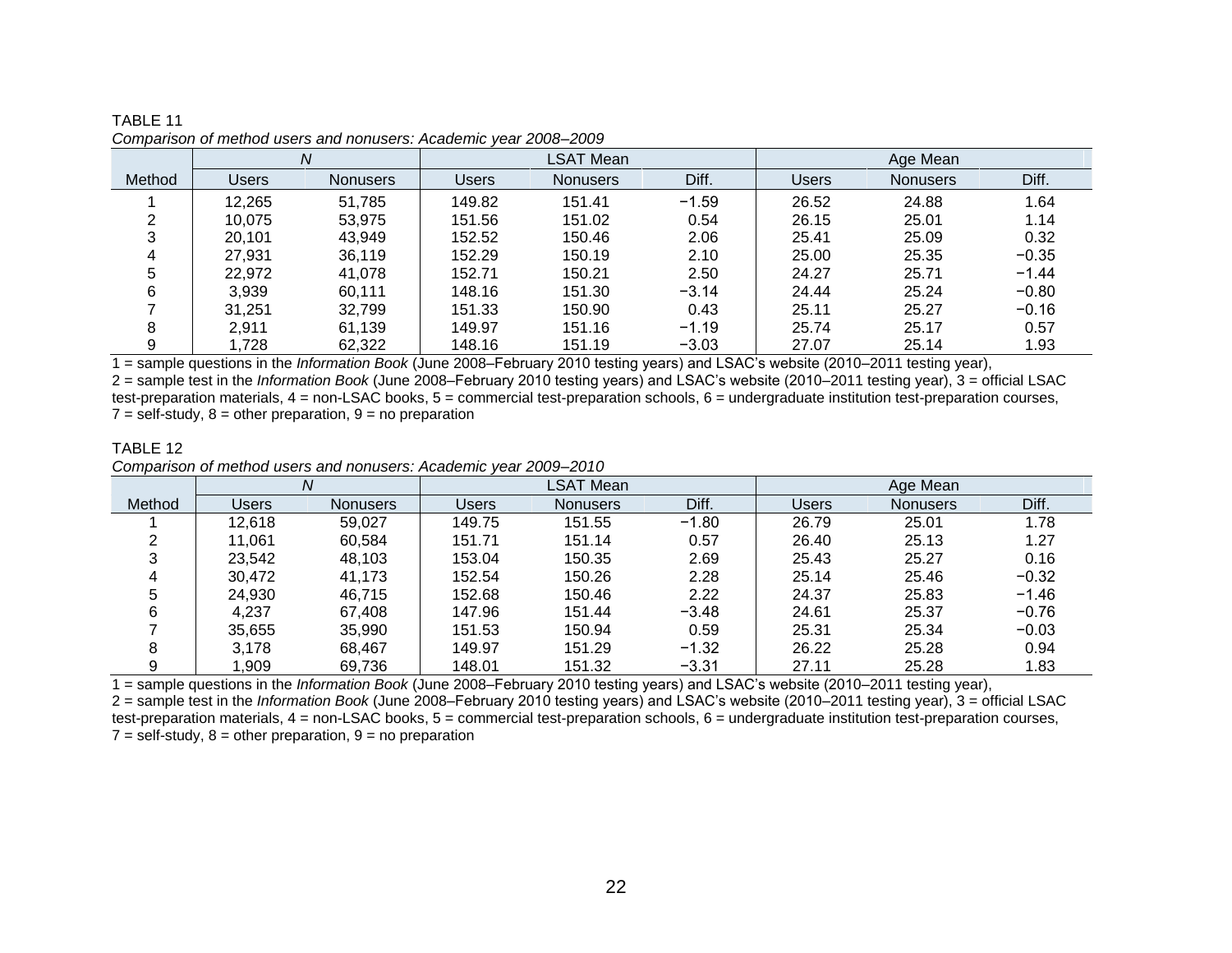|        |        | Ν        |              | <b>LSAT Mean</b> |         | Age Mean |                 |         |
|--------|--------|----------|--------------|------------------|---------|----------|-----------------|---------|
| Method | Users  | Nonusers | <b>Users</b> | Nonusers         | Diff.   | Users    | <b>Nonusers</b> | Diff.   |
|        | 10,141 | 55,912   | 150.66       | 151.19           | $-0.53$ | 26.66    | 25.05           | 1.61    |
|        | 10,144 | 55,909   | 152.85       | 150.79           | 2.06    | 25.88    | 25.19           | 0.69    |
|        | 21.774 | 44.279   | 152.69       | 150.33           | 2.36    | 25.42    | 25.24           | 0.18    |
|        | 29,255 | 36,798   | 152.15       | 150.27           | 1.88    | 25.05    | 25.49           | $-0.44$ |
| 5      | 22,298 | 43.755   | 152.54       | 150.38           | 2.16    | 24.29    | 25.81           | $-1.52$ |
|        | 4.043  | 62.010   | 148.13       | 151.30           | $-3.17$ | 24.49    | 25.35           | $-0.86$ |
|        | 33,887 | 32,166   | 151.43       | 150.76           | 0.67    | 25.18    | 25.42           | $-0.24$ |
| o      | 3.257  | 62.796   | 149.51       | 151.19           | $-1.68$ | 26.23    | 25.25           | 0.98    |
|        | 1.742  | 64,311   | 148.44       | 151.18           | $-2.74$ | 27.26    | 25.24           | 2.02    |

| TABLE 13                                                         |  |
|------------------------------------------------------------------|--|
| Comparison of method users and nonusers: Academic year 2010-2011 |  |

1 = sample questions in the *Information Book* (June 2008–February 2010 testing years) and LSAC's website (2010–2011 testing year), 2 = sample test in the *Information Book* (June 2008–February 2010 testing years) and LSAC's website (2010–2011 testing year), 3 = official LSAC test-preparation materials, 4 = non-LSAC books, 5 = commercial test-preparation schools, 6 = undergraduate institution test-preparation courses,  $7 = \text{self-study}, 8 = \text{other preparation}, 9 = \text{no preparation}$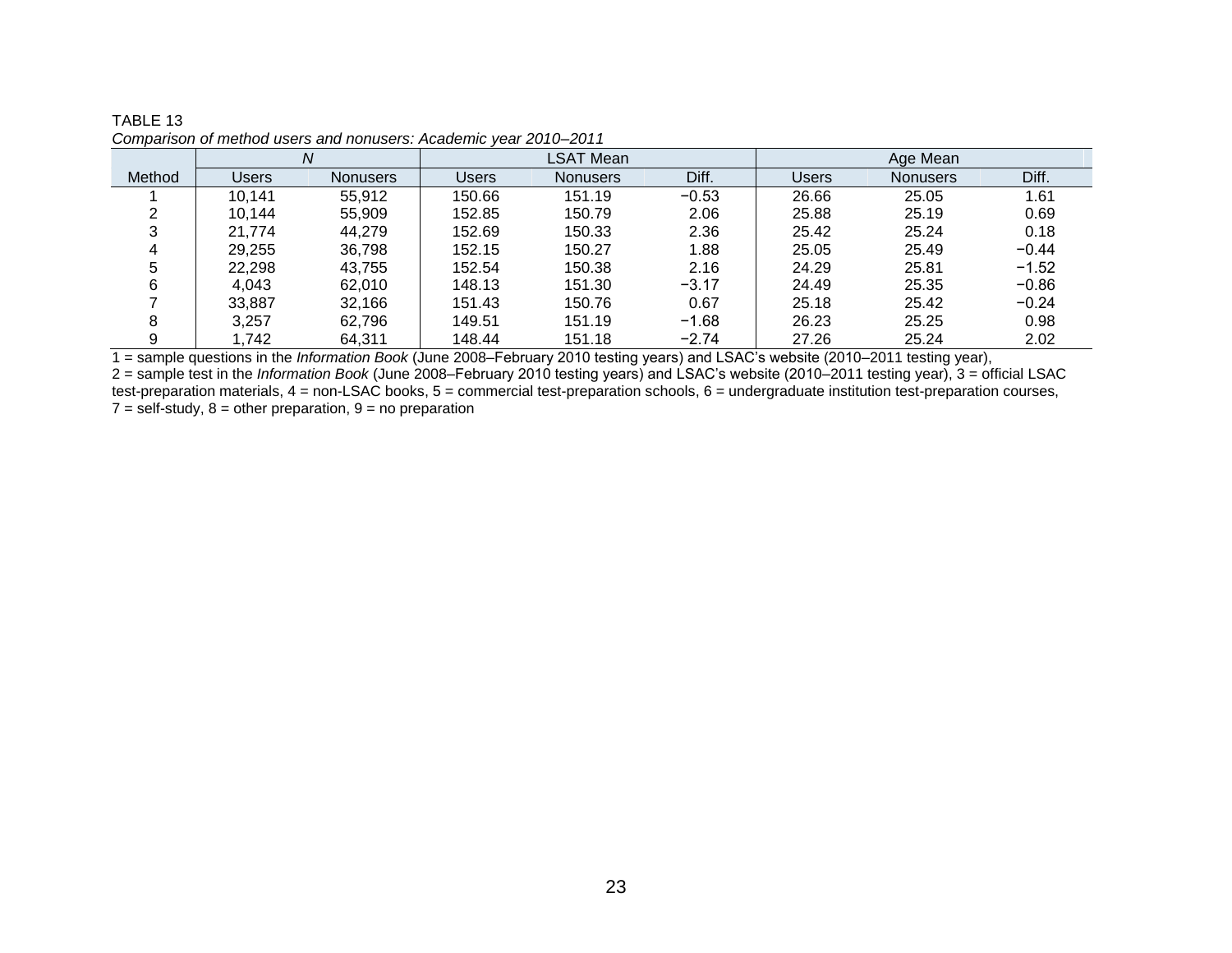## **Discussion**

#### **Caveats**

In evaluating the results reported here, there are several considerations that the reader should bear in mind. First, since test takers are free to choose whether or not to answer the test-preparation questions, the data analyzed for this study represent a selfselected sample. Even though the response rates for the testing years studied here were very high, those who chose to answer the test-preparation questions may have differed in some systematic way from those who chose not to answer the questions. Given the nature of the sample, one should exercise caution in drawing any conclusions from the results reported here.

A second consideration to keep in mind is that approximately 50% of the LSAT answer sheets contained questions not related to test preparation. Because those who did not receive the test-preparation questions were selected at random, these test takers should not differ in any systematic way from the remainder of the group. Nevertheless, one should take this difference in sampling into consideration when evaluating these results.

Third, the nature of the analyses carried out here precludes any conclusions regarding causation. The observation that those who reported using a particular testpreparation method obtained higher LSAT scores than those who reported that they did not use that method does not imply that the method alone resulted in their higher score. It is just as likely that those test takers would have performed better regardless of the method of preparation they chose. In order to attribute any LSAT score advantages to a particular method, an experiment would have to be designed wherein test takers are assigned at random to different test-preparation methods. Such an experiment was not carried out here.

Finally, it should be noted that the race/ethnicity descriptions used in this study may not be precise enough in some cases. For example, the race/ethnicity categories of Asian and Hispanic/Latino are very broad and may include test takers with a variety of cultural and language backgrounds.

#### **Summary of Findings**

For each of the categories of analysis carried out here, many findings were consistent across the testing years studied. Some of these key findings are summarized here.

#### *Response Rates*

The average response rate observed for the 3 testing years of this study (88.09%) was higher than the average response rates observed in the earlier Wightman and McKinley studies (74.8% and 86.07%, respectively). The current response rate was, however, slightly lower than average rates reported in the Thornton et al. (1998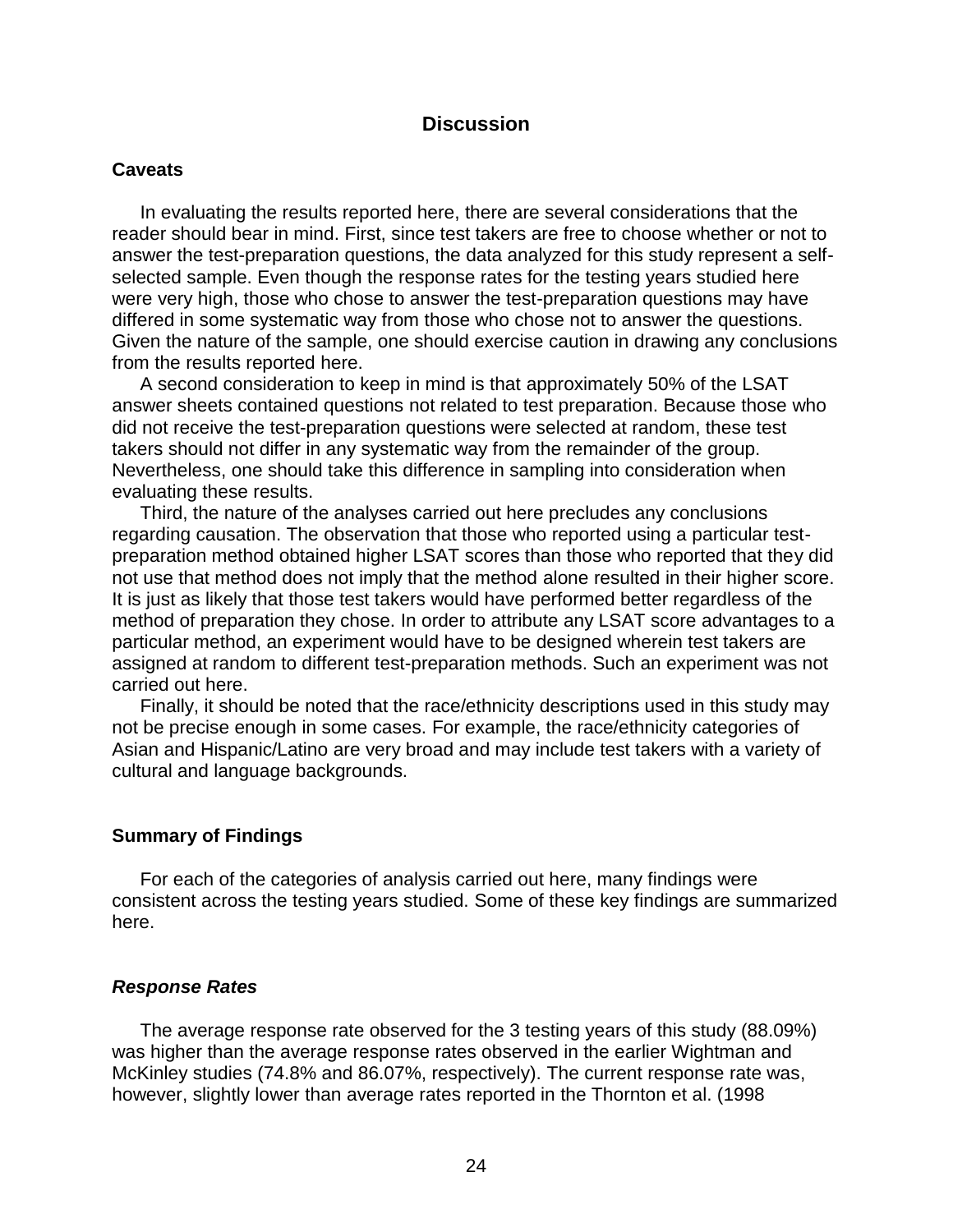[90.97%]), Thornton & Reese (2000 [90.08%]), Thornton et al. (2003 [90.64%], 2005 [91.19%]), and Evans et al. (2008 [89.26%]) studies. The highest response rates across testing years were observed for the Caucasian subgroup, the female subgroup, those fluent in English, and those who reported that English was their dominant language.

Based on the observations discussed in this report and giving appropriate consideration to the caveats identified, the following conclusions may be drawn with regard to response rates:

- Overall response rates were very consistent across the 3 testing years, with a maximum difference in response rate of 1.19% between the highest and lowest years.
- Female test takers were more likely to respond than were male test takers.
- Members of the Native American and the Caucasian racial/ethnic subgroups had consistent response rates of 90% or higher for the 2009–2010 and 2010–2011 testing years. Members of these same two racial/ethnic subgroups also had the highest response rate for 2008–2009, although it was slightly lower than rates for the 2 later testing years. Those not indicating their race/ethnicity were least likely to respond.
- Respondents who reported not being fluent in English were less likely to respond to the test-preparation question than were those who reported being fluent in English.

## *Respondents Versus Nonrespondents*

Although there were some exceptions, consistent patterns regarding respondents and nonrespondents were observed over the testing years studied here. Among test takers indicating their demographic information, the mean LSAT score was consistently higher for respondents than for nonrespondents. This result was also observed by the Wightman (1990), McKinley (1993), Thornton et al. (1998), Thornton and Reese (2000), and Thornton et al. (2003, 2005) studies (note that the Canadian Aboriginal category was not employed in the Wightman study). The mean age was consistently higher for nonrespondents than for respondents. This was again similar to the pattern reported in previous studies.

Some general conclusions with regard to respondents and nonrespondents may be drawn based on the results observed here:

- Respondents were, on average, approximately 6–9 months younger than nonrespondents.
- Respondents scored between 1.48 and 1.60 LSAT score points higher on average than nonrespondents.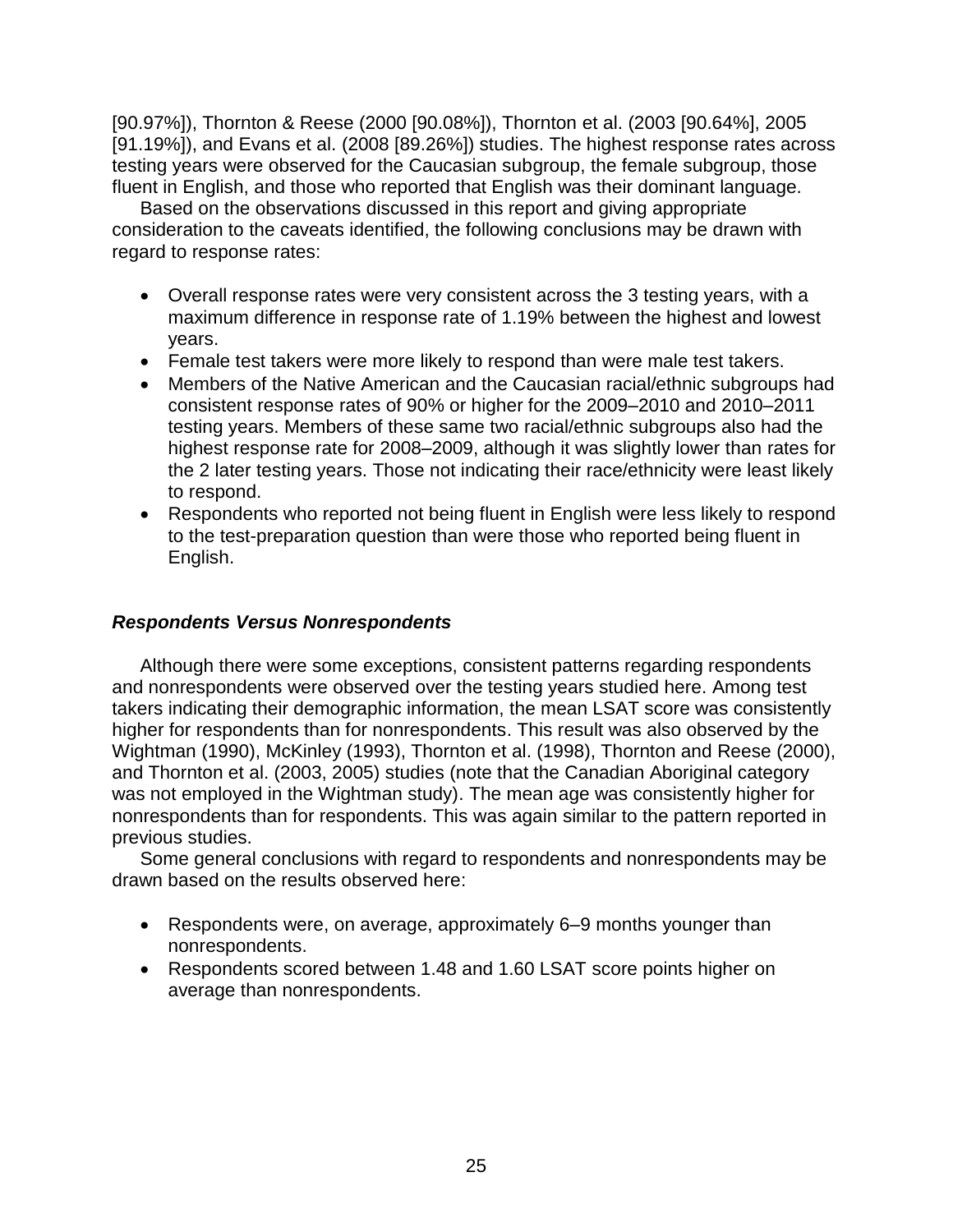## *Methods Utilization*

Of the nine methods listed, self-study was the most popular method across the 3 years studied, and using non-LSAC books was a close second. Commercial testpreparation schools and official LSAC test-preparation materials were also heavily used across testing years.

Based on the results observed here, some general conclusions regarding methods utilization may be drawn:

- Self-study was the most popular method across the 3 testing years studied.
- The *Information Book* and LSAC's website as well as official LSAC testpreparation materials continue to be popular methods, especially among certain subgroups of the test-taking population.
- Relatively few test takers reported using test-preparation courses provided by undergraduate institutions or other preparation.

## *Number of Methods Used*

On average, respondents used between two and three methods of preparing for the LSAT, with means just slightly more than two. The most common number of methods tended to be one (selected by more than 43% of the respondents for each testing year), while typically 8–23% of the respondents reported using two, three, or four methods. Puerto Rican respondents as well as those who are not fluent in English tended to report relatively low numbers of methods used, as did respondents indicating that English was not their dominant language.

Some conclusions regarding the number of preparation methods used are as follows:

- Female test takers reported using more methods of preparation than did male test takers.
- Puerto Rican test takers and test takers not fluent in English reported using fewer methods of test preparation than did other subgroups.
- Members of the African American, Caucasian, and multiple race/ethnicity (last 2 testing years) subgroups consistently reported using a higher number of testpreparation methods for the 3 testing years.

## *Users Versus Nonusers*

The most notable finding of the analyses of the users and nonusers of each testpreparation method is that respondents indicating that they used the sample test in the *Information Book* or on LSAC's website (Method 2), official LSAC test-preparation methods (Method 3), non-LSAC books (Method 4), commercial test-preparation schools (Method 5), and self-study (Method 7) tended to have higher LSAT scores than those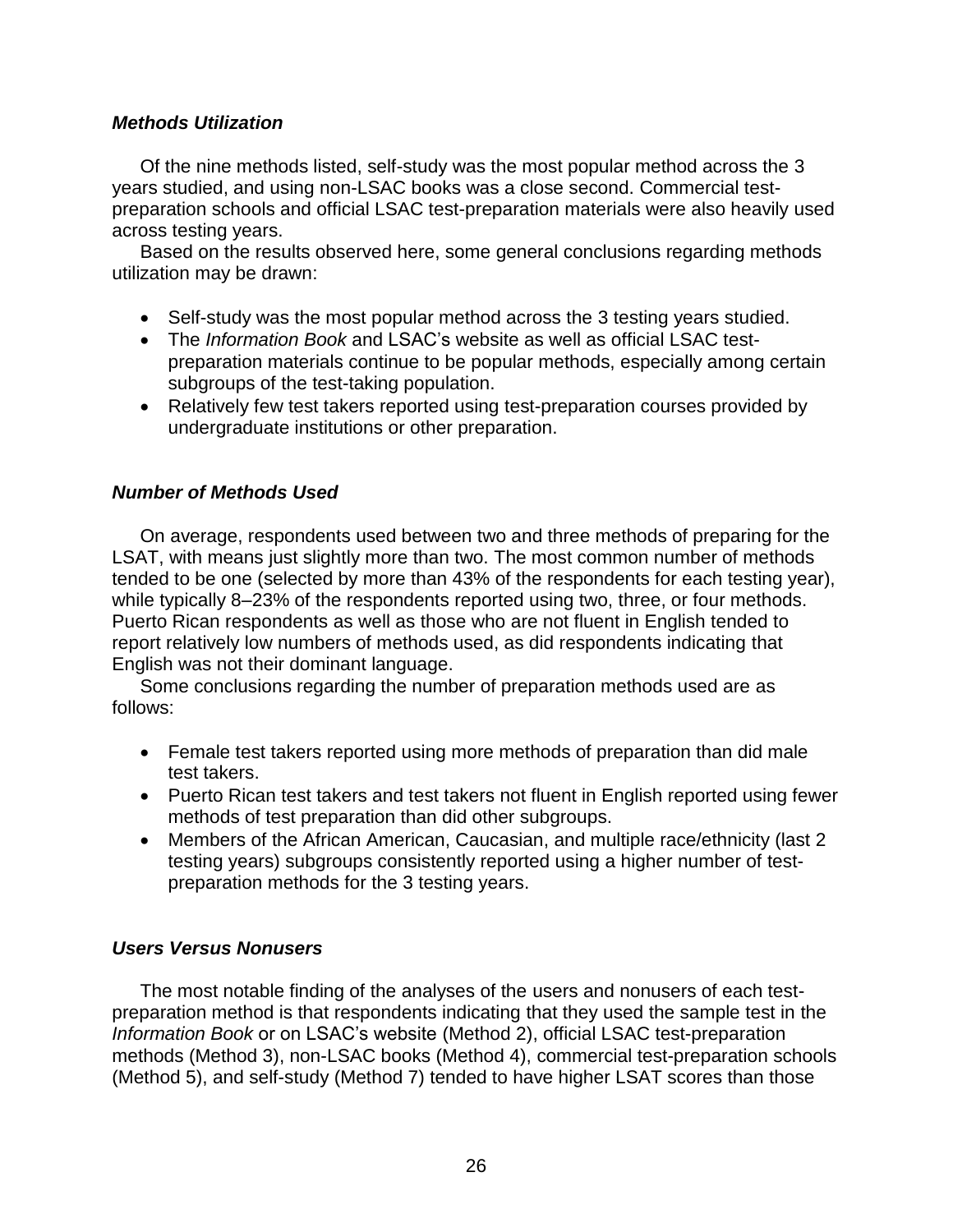reporting that they did not use these methods. Some general conclusions based on this category of analyses are as follows:

- Users of the sample questions in the *Information Book* and on LSAC's website, undergraduate institution test-preparation courses, other preparation, or no preparation tended to have lower LSAT scores than nonusers of these methods.
- Users of the sample test in the *Information Book* and on LSAC's website, materials published by LSAC, commercial test-preparation schools, self-study, and non-LSAC books tended to have higher scores than did nonusers of these methods.
- Users of the *Information Book* or the sample questions and sample test on LSAC's website, official LSAC materials, other preparation, or no preparation tended to be older than nonusers of these methods, whereas users of commercial schools, undergraduate institution test-preparation courses, non-LSAC books, and self-study tended to be younger than nonusers. The smallest age differences were observed between respondents using non-LSAC books and self-study.

Again, one should be cautious when interpreting these results, keeping in mind that these samples were self-selected. For example, respondents reporting the use of LSAC-published materials may on average score higher than respondents reporting the use of other preparation quite independently of the efficacy of these materials.

## **References**

- Evans, J., Thornton, A. E., & Reese, L. M. (2008). *Summary of self-reported methods of test preparation by LSAT takers for testing years 2005–2006 through 2007–2008* (Technical Report 08-04). Newtown, PA: Law School Admission Council.
- McKinley, R. L. (1993). *Summary of self-reported methods of test preparation by LSAT takers for 1990–1991 testing year* (Research Report 93-02). Newtown, PA: Law School Admission Council.
- Thornton, A. E. & Reese, L. M. (2000). *Summary of self-reported methods of test preparation by LSAT takers for testing years 1997–1998 through 1999–2000* (Technical Report 00-04). Newtown, PA: Law School Admission Council.
- Thornton, A. E., Reese, L. M., & Pashley, P. J. (1998). *Summary of self-reported methods of test preparation by LSAT takers for testing years 1991–1992 through 1996–1997* (Technical Report 97-02). Newtown, PA: Law School Admission Council.
- Thornton, A. E., Suto, D. A., & Reese, L. M. (2003). *Summary of self-reported methods of test preparation by LSAT takers for testing years 2000–2001 through 2002–2003* (Technical Report 03-02). Newtown, PA: Law School Admission Council.